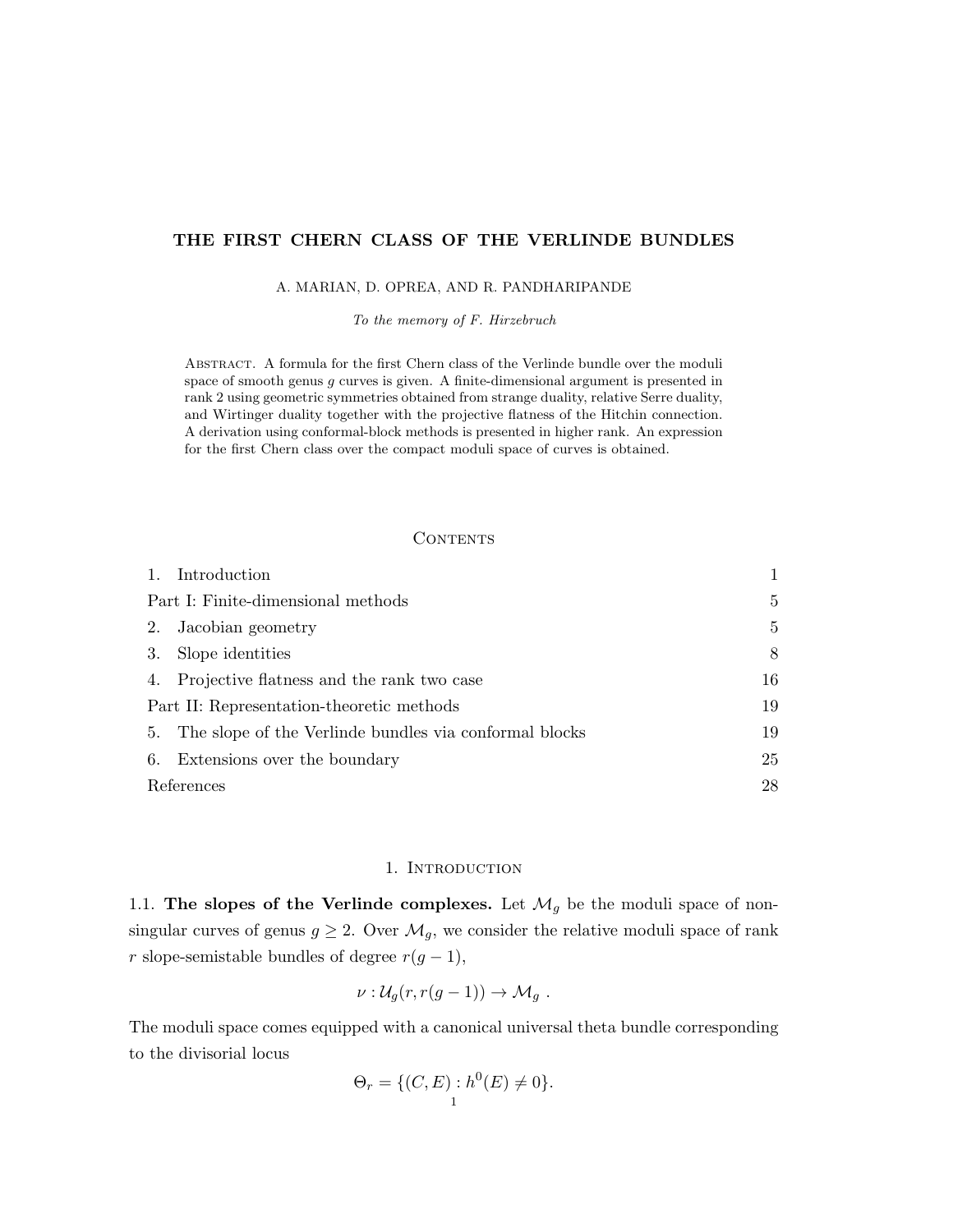Pushing forward the pluritheta series, we obtain a canonical Verlinde complex <sup>1</sup>

$$
\mathbb{V}_{r,k} = \mathbf{R} \nu_{\star} \left( \Theta_r^k \right)
$$

over  $\mathcal{M}_g$ . For  $k \geq 1$ ,  $\mathbb{V}_{r,k}$  is a vector bundle.

The Verlinde bundles are known to be projectively flat [Hi]. Therefore, their Chern characters satisfy the identity

(1) 
$$
\operatorname{ch}(\mathbb{V}_{r,k}) = \operatorname{rank} \mathbb{V}_{r,k} \cdot \exp\left(\frac{c_1(\mathbb{V}_{r,k})}{\operatorname{rank} \mathbb{V}_{r,k}}\right).
$$

The rank of  $\mathbb{V}_{r,k}$  is given by the well-known Verlinde formula, see [B]. We are interested here in calculating the slope

$$
\mu(\mathbb{V}_{r,k}) = \frac{c_1(\mathbb{V}_{r,k})}{\text{rank }\mathbb{V}_{r,k}} \in H^2(\mathcal{M}_g, \mathbb{Q}).
$$

Since the Picard rank of  $\mathcal{M}_g$  is 1, we can express the slope in the form

$$
\mu(\mathbb{V}_{r,k}) = s_{r,k} \,\lambda
$$

where  $\lambda \in H^2(\mathcal{M}_g, \mathbb{Q})$  is the first Chern class of the Hodge bundle. We seek to determine the rational numbers  $s_{r,k} \in \mathbb{Q}$ . By Grothendieck-Riemann-Roch for the push-forward defining the Verlinde bundle,  $s_{r,k}$  is in fact a rational function in k.

Main Formula. The Verlinde slope is

(2) 
$$
\mu(\mathbb{V}_{r,k}) = \frac{r(k^2 - 1)}{2(k+r)} \lambda.
$$

The volume of the moduli space  $U_C(r, r(g-1))$  of bundles over a fixed curve with respect to the symplectic form induced by the canonical theta divisor is known to be given in terms of the irreducible representations  $\chi$  of the group  $SU_r$ :

$$
\text{vol}_r = \int_{\mathcal{U}_C(r, r(g-1))} \exp(\Theta) = c_r \cdot \sum_{\chi} \left(\frac{1}{\dim \chi}\right)^{2g-2}
$$

for the constant

$$
c_r = (2\pi)^{-r(r-1)(g-1)}(1! \, 2! \, \cdots \, (r-1)!)^{-(g-1)}.
$$

Taking the  $k \to \infty$  asymptotics in formula (2) and using (1), we obtain as a consequence an expression for the cohomological push-forward:

$$
\nu_{\star}(\exp(\Theta)) = \text{vol}_{r} \cdot \exp\left(\frac{r}{2}\lambda\right) .
$$

<sup>&</sup>lt;sup>1</sup>To avoid technical difficulties, it will be convenient to use the coarse moduli schemes of semistable vector bundles throughout most of the paper. Nonetheless, working over the moduli stack yields an equivalent definition of the Verlinde complexes, see Proposition 8.4 of [BL].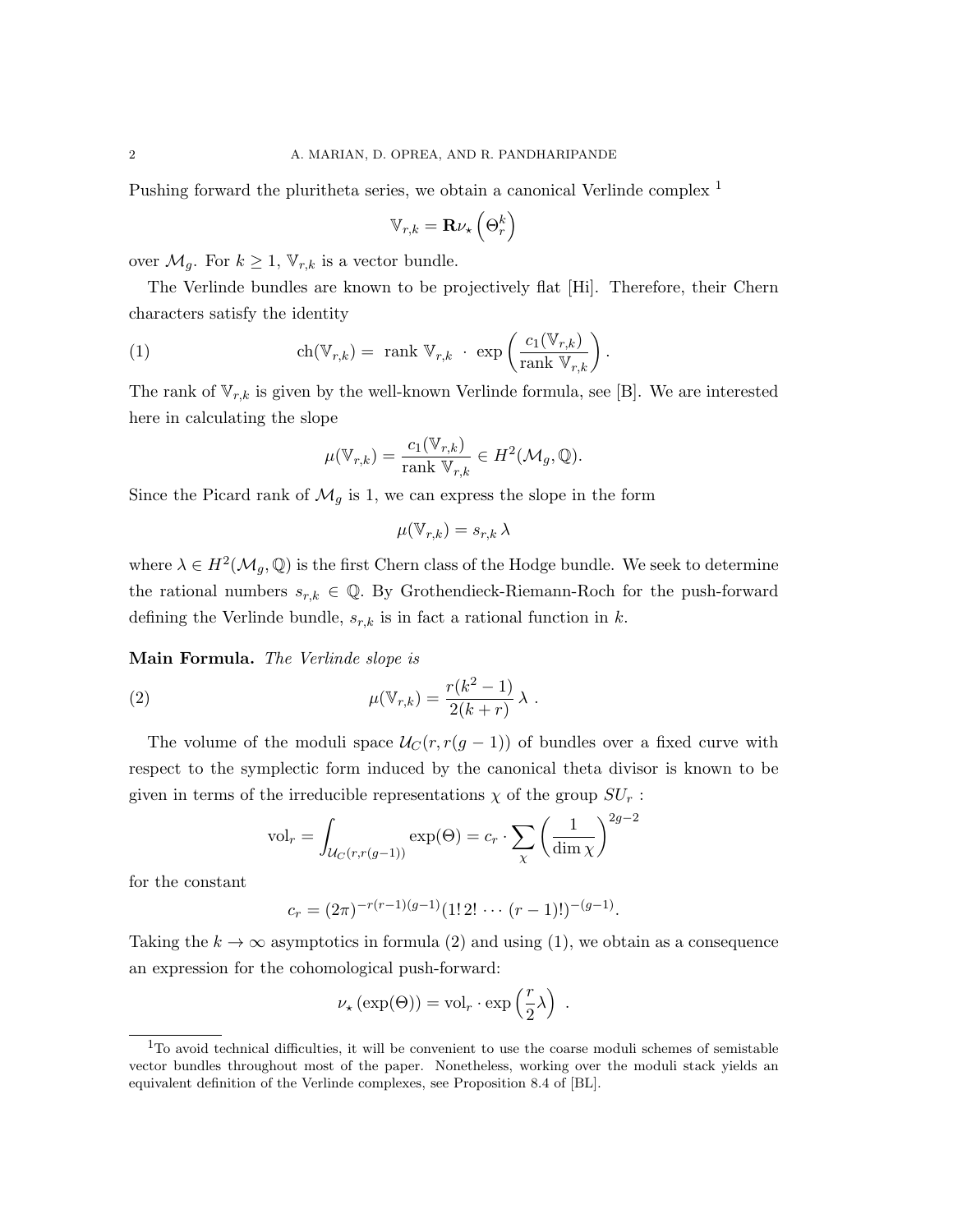This is a higher rank generalization of an equality over the relative Jacobian observed in [vdG].

In Part I of this paper, we are concerned with a finite-dimensional geometric proof of the Main Formula. In Part II, we give a derivation via conformal blocks. We also extend the formula over the boundary of the moduli space. Let us now detail the discussion.

For the finite dimensional argument, we note four basic symmetries of the geometry:

(i) Relative level-rank duality for the moduli space of bundles over  $\mathcal{M}_g$  will be shown to give the identity

$$
s_{r,k} + s_{k,r} = \frac{kr - 1}{2} \; .
$$

(ii) Relative duality along the the fibers of  $\mathcal{S}\mathcal{U}_g(r,0) \to \mathcal{M}_g$  leads to

$$
s_{r,k} + s_{r,-k-2r} = -2r^2.
$$

(iii) The initial conditions in rank 1, and in level 0 are

$$
\mu(\mathbb{V}_{1,k}) = \frac{k-1}{2}, \quad \mu(\mathbb{V}_{r,0}) = -\frac{1}{2}.
$$

(iv) The projective flatness of the Verlinde bundle.

The four features of the geometry will be shown to determine the Verlinde slopes completely in the rank 2 case, proving:

**Theorem 1.** The Verlinde bundle  $\mathbb{V}_{2,k}$  has slope

$$
\mu(\mathbb{V}_{2,k}) = \frac{k^2 - 1}{k + 2} \lambda.
$$

In arbitrary rank, the symmetries entirely determine the slopes in the Main Formula (2) under one additional assumption. This assumption concerns the roots of the Verlinde polynomial

$$
v_g(k) = \chi(\mathcal{SU}_C(r, \mathcal{O}), \Theta^k)
$$

giving the  $SU<sub>r</sub>$  Verlinde numbers at level k. Specifically, with the exception of the root  $k = -r$  which should have multiplicity exactly  $(r-1)(g-1)$ , all the other roots of  $v<sub>g</sub>(k)$ should have multiplicity less than  $g - 2$ . Numerical evidence suggests this is true.

Over a fixed curve C, the moduli spaces of bundles with fixed determinant  $\mathcal{SU}_C(2r,\mathcal{O}_C)$ and  $\mathcal{SU}_C(2r,\omega_C^r)$  are isomorphic. Relatively over  $\mathcal{M}_g$  such an isomorphism does not hold. Letting Θ denote the canonical theta divisor in

$$
\nu: \mathcal{S}\mathcal{U}_g(2r,\omega^r) \to \mathcal{M}_g ,
$$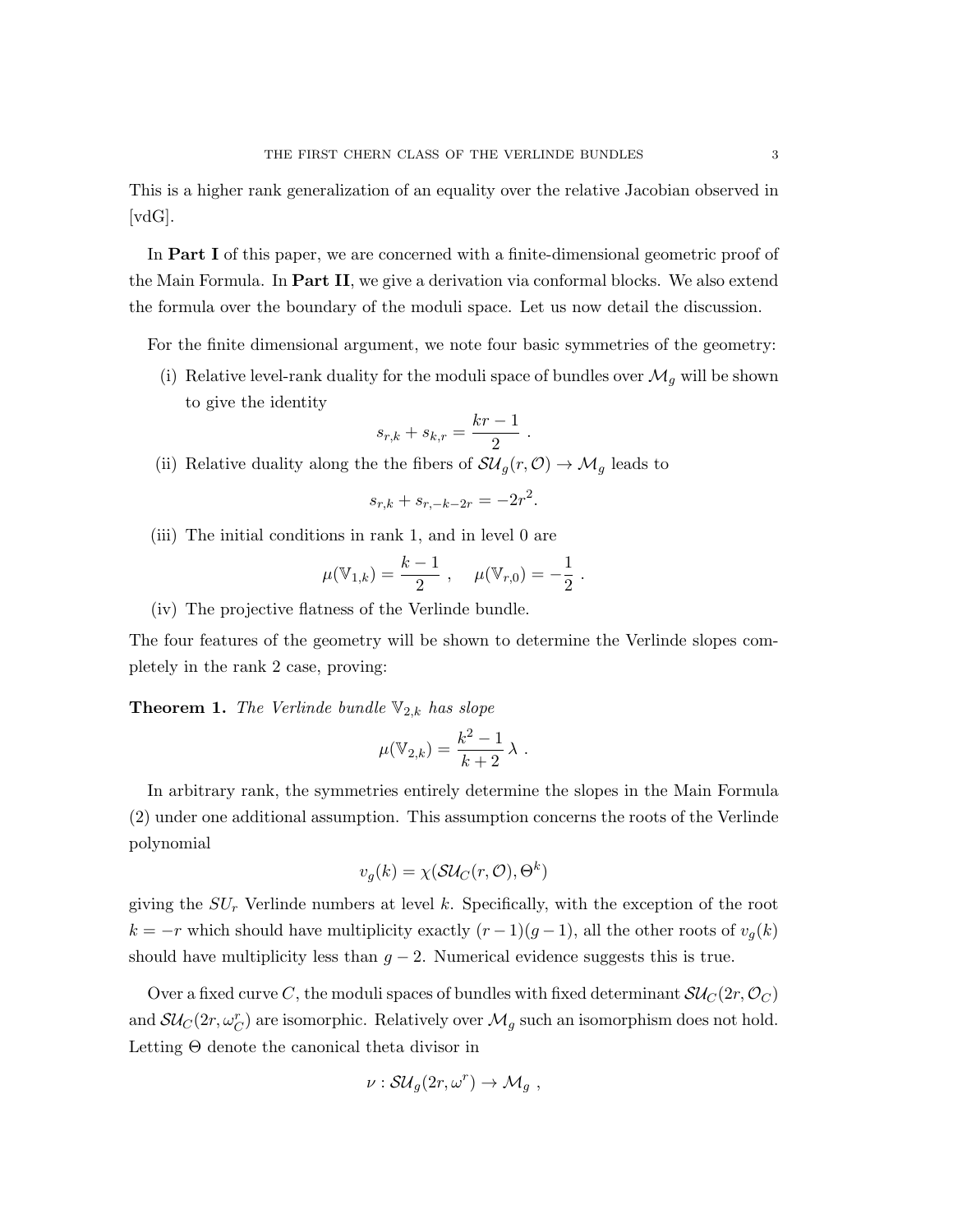we may investigate the slope of

$$
\mathbb{W}_{2r,k} = \mathbf{R} \nu_\star(\Theta^k) \; .
$$

The following statement is equivalent to Main Formula (2) via Proposition 3 of Section 3.5. As will be clear in the proof, the equivalence of the two statements corresponds geometrically to the relative version of Wirtinger's duality for level 2 theta functions.

**Theorem 2.** The Verlinde bundle  $\mathbb{W}_{2r,k}$  has slope

$$
\mu(\mathbb{W}_{2r,k}) = \frac{k(2rk+1)}{2(k+2r)} \lambda.
$$

In Part II, we deduce the Main Formula from a representation-theoretic perspective by connecting results in the conformal-block literature. In particular, essential to the derivation are the main statements in [T]. There, an action of a suitable Atiyah algebra, an analogue of a sheaf of differential operators, is used to describe the projectively flat WZW connection. Next, results of Laszlo [L] identify conformal blocks and the bundles of theta functions aside from a normalization ambiguity. An integrality argument fixes the variation over moduli of the results of [L], yielding the main slope formula. This is explained in Section 5.

Finally, in the last section, we consider the extension of the Verlinde bundle over the compact moduli space  $\overline{\mathcal{M}}_g$  via conformal blocks. The Hitchin connection is known to acquire regular singularities along the boundary [TUY]. The formulas for the first Chern classes of the bundles of conformal blocks are given in Theorem 3 of Section 6. They specialize to the genus 0 expressions of  $[F]$  in the simplified form of  $[Mu]$ .

Related work. In genus 0, the conformal block bundles have been studied in recent years in connection to the nef cone of the moduli space  $\mathcal{M}_{0,n}$ , see [AGS], [AGSS], [F], [Fe], [GG], [Sw]. In higher genus, the conformal block bundles have been considered in [S] in order to study certain representations arising from Lefschetz pencils. The method of [S] is to use Segal's loop-group results. Unfortunately, the geometry underlying [S] is not uniquely specified.

There are at least two perspectives on the study of the higher Chern classes of the Verlinde bundle. Via a version of Thaddeus wall-crossing studied relatively over  $\mathcal{M}_{q,1}$ , an approach to the higher Chern class of the Verlinde bundle is pursued in [FMP]. Projective flatness then yields nontrivial relations in the tautological ring  $R^{\star}(\mathcal{M}_{g,1})$  of the moduli space of curves. Whether these relations always lie in the Faber-Zagier set [PP] is an open question.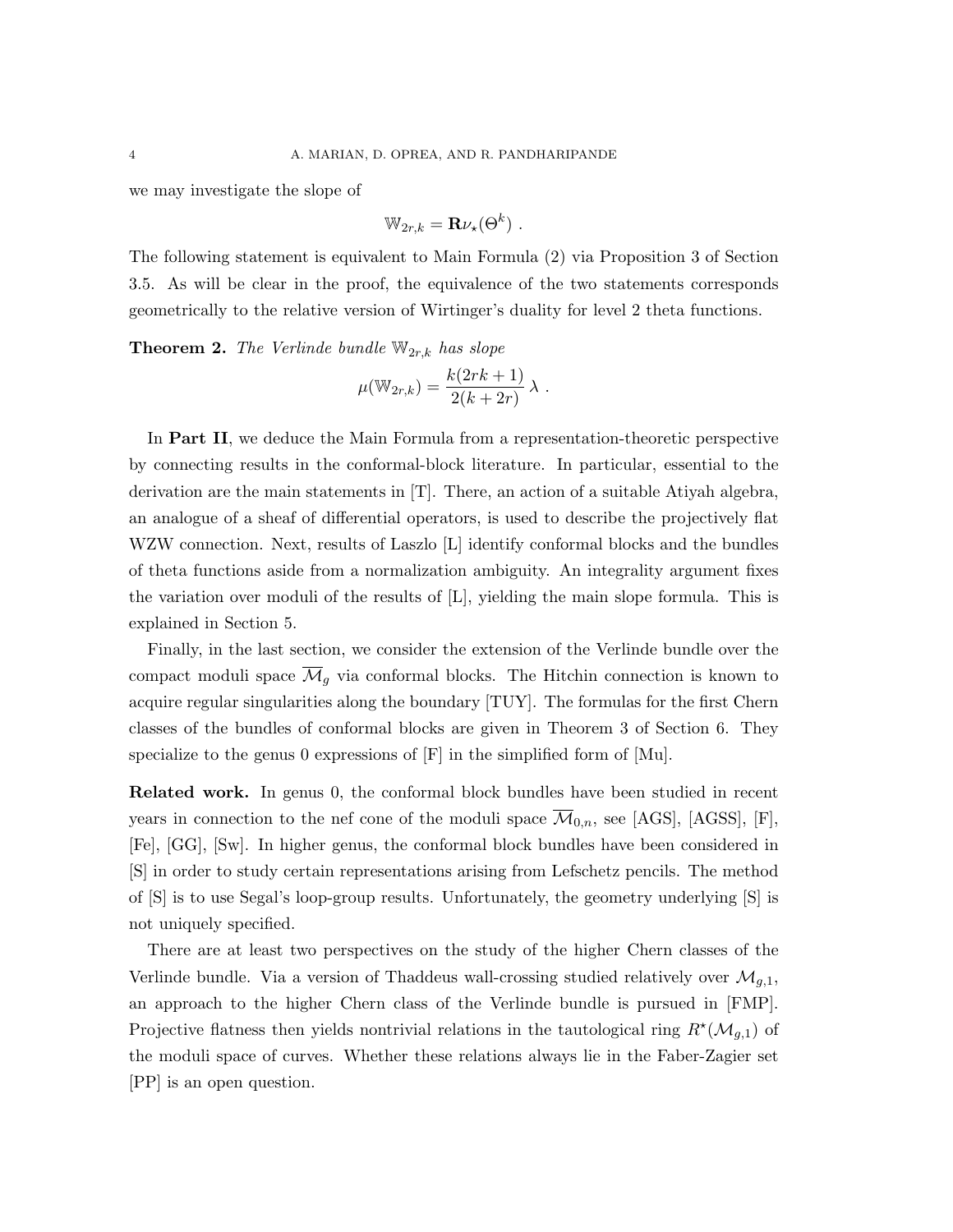A completely different point of view is taken in [MOPPZ]. The Chern character of the conformal block bundle defines a semisimple CohFT via the fusion rules. The Givental-Teleman theory provides a classification up to an action of the Givental group. A unique element of the classification is selected by the projective flatness condition and the first Chern class calculation. The outcome is a clean formula for the higher Chern classes extending the first Chern class result of Theorem 3 proven here. However, since the latter formula incorporates the projective flatness as an input, no nontrivial relations in  $R^{\star}(\mathcal{M}_{g,1})$  are obtained.

1.2. Acknowlegements. We thank Carel Faber for the related computations in [FMP] and Ivan Smith for correspondence concerning [S]. Our research was furthered during the Conference on Algebraic Geometry in July 2013 at the University of Amsterdam. We thank the organizers for the very pleasant environment.

A.M. and D.O. were partially supported by the NSF grants DMS 1001604, DMS 1001486, DMS 1150675, as well as by Sloan Foundation Fellowships. R.P. was partially supported by the grant ERC-2012-AdG-320368-MCSK.

## PART I: FINITE-DIMENSIONAL METHODS

# 2. Jacobian geometry

In this section, we record useful aspects of the geometry of relative Jacobians over the moduli space of curves. The results will be used to derive the slope identities of Section 3.

Let  $\mathcal{M}_{g,1}$  be the moduli space of nonsingular 1-pointed genus  $g \geq 2$  curves, and let

$$
\pi: \mathcal{C} \to \mathcal{M}_{g,1}, \quad \sigma: \mathcal{M}_{g,1} \to \mathcal{C}
$$

be the universal curve and the tautological section respectively. We set  $\bar{g} = g - 1$ for convenience. The following line bundle will play an important role in subsequent calculations:

$$
\mathcal{L} \to \mathcal{M}_{g,1}, \quad \mathcal{L} = (\det \mathbf{R} \pi_\star \mathcal{O}_{\mathcal{C}}(\bar{g}\sigma))^{-1}.
$$

An elementary Grothendieck-Riemann-Roch computation applied to the morphism  $\pi$ yields

$$
c_1(\mathcal{L}) = -\lambda + \begin{pmatrix} g \\ 2 \end{pmatrix} \Psi,
$$

where

$$
\Psi \in H^2(\mathcal{M}_{g,1},\mathbb{Q})
$$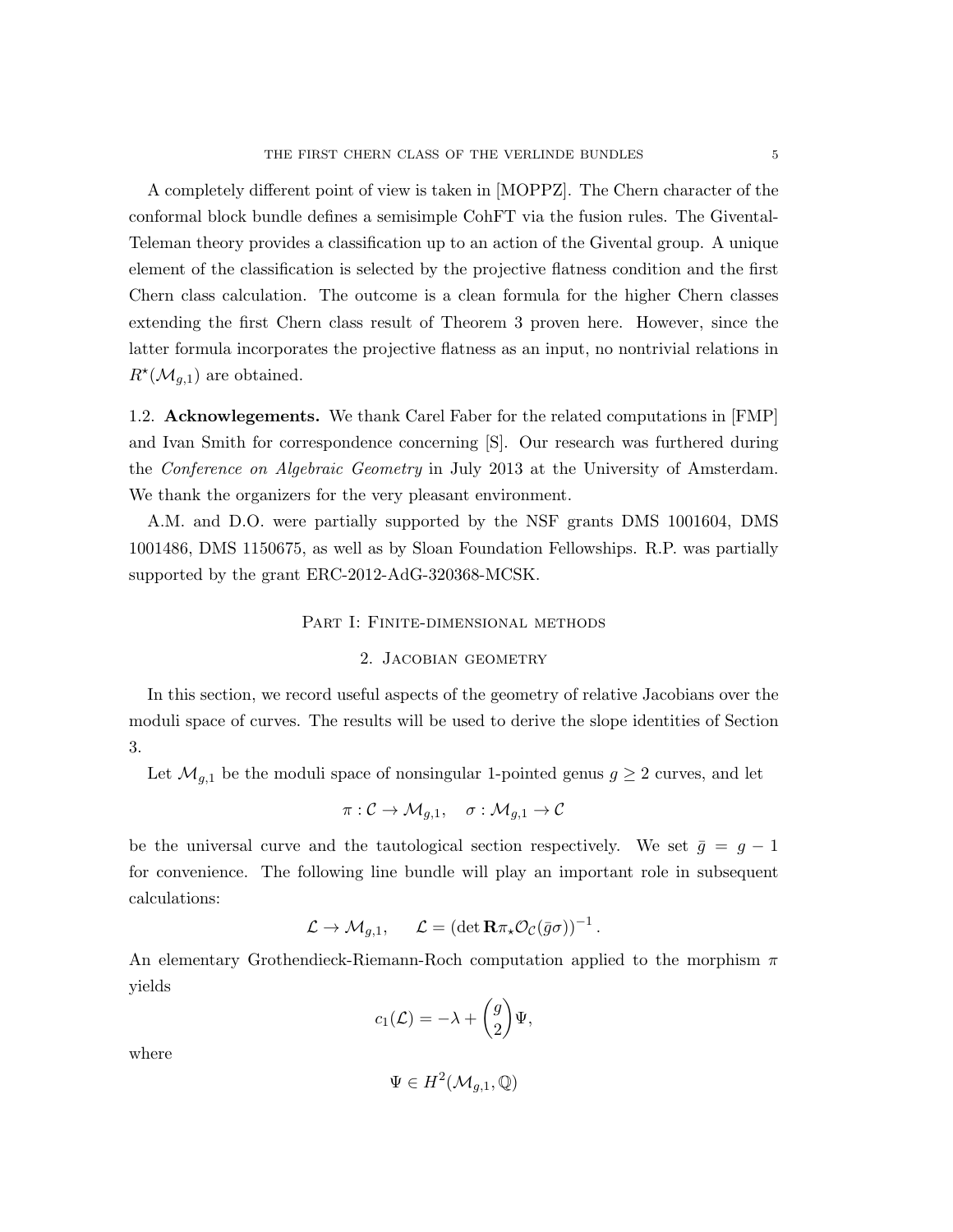is the cotangent class.

Consider  $p: \mathcal{J} \to \mathcal{M}_{g,1}$  the relative Jacobian of degree 0 line bundles. We let

$$
\widehat{\Theta} \to \mathcal{J}
$$

be the line bundle associated to the divisor

(3) 
$$
\{(C, p, L) \text{ with } H^0(C, L(\bar{g} p)) \neq 0\},\
$$

and let

$$
\theta = c_1(\widehat{\Theta})
$$

be the corresponding divisor class. We show

Lemma 1.  $p_{\star} (e^{n\theta}) = n^{g} e^{\frac{n\lambda}{2}}$ .

*Proof.* Since the pushforward sheaf  $p_{\star}(\widehat{\Theta})$  has rank 1 and a nowhere-vanishing section obtained from the divisor (3), we see that

$$
p_{\star}\left(\widehat{\Theta}\right) = \mathcal{O}_{\mathcal{M}_{g,1}}
$$

.

The relative tangent bundle of

$$
p: \mathcal{J} \to \mathcal{M}_{g,1}
$$

is the pullback of the dual Hodge bundle  $\mathbb{E}^{\vee} \to \mathcal{M}_{g,1}$ , with Todd genus

$$
\mathrm{Todd}\,\mathbb{E}^{\vee} = e^{-\frac{\lambda}{2}},
$$

see [vdG]. Hence, Grothendieck-Riemann-Roch yields

$$
p_{\star}(e^{\theta}) = e^{\frac{\lambda}{2}}.
$$

The Lemma follows immediately.  $\Box$ 

Via Grothendieck-Riemann-Roch for  $p_{\star}(\widehat{\Theta}^k)$ , we obtain the following corollary of Lemma 1.

Corollary 1. We have

$$
s_{1,k} = \frac{k-1}{2}.
$$

We will later require the following result obtained as a consequence of Wirtinger duality. Let  $(-1)^{\star}\theta$  denote the pull-back of  $\theta$  by the involution  $-1$  in the fibers of p.

**Lemma 2.**  $p_{\star} (e^{n(\theta+(-1)^{\star}\theta)}) = (2n)^{g} e^{2n c_1(\mathcal{L})}$ .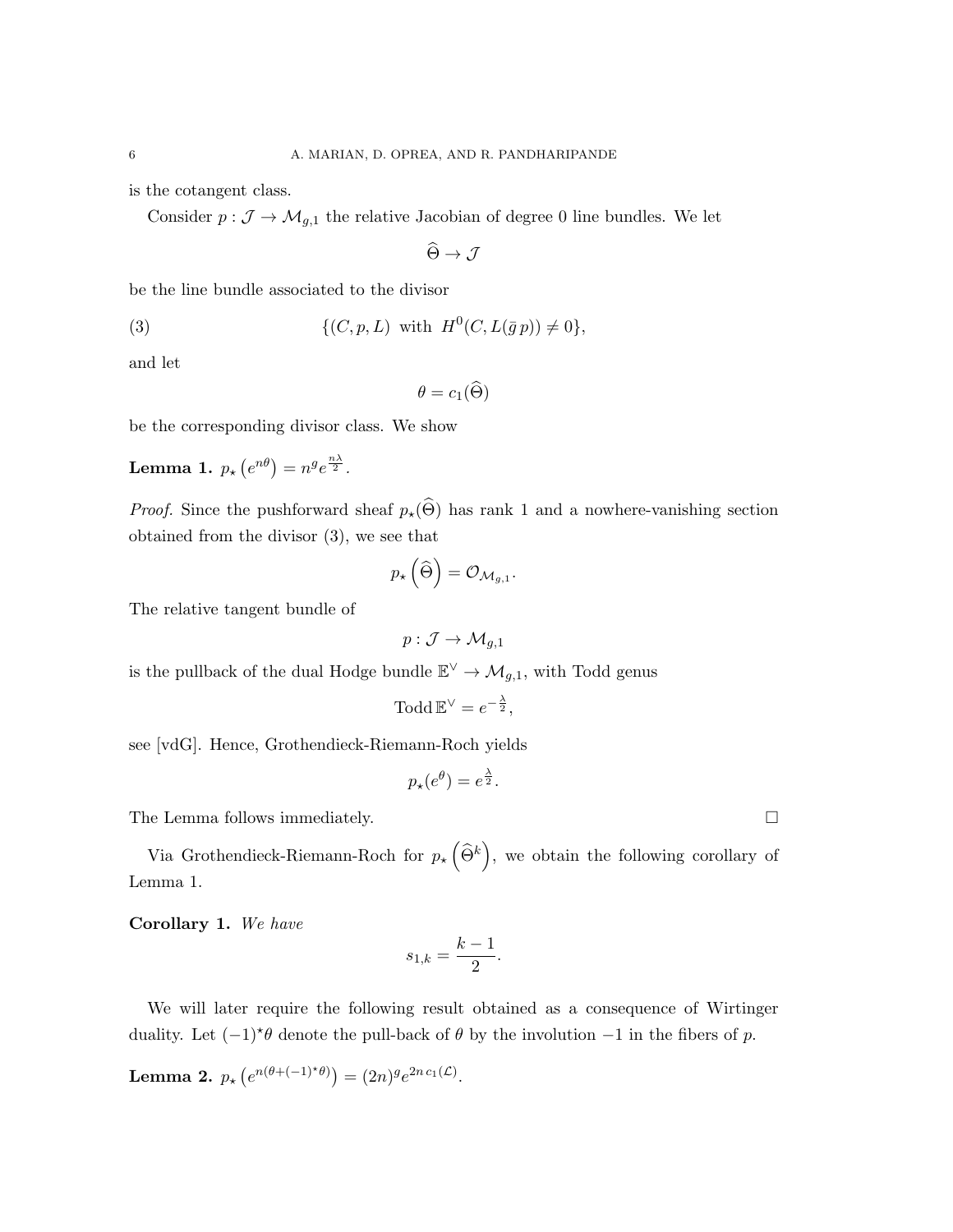$$
\mu: A \times A \to A \times A
$$

given by

$$
\mu(a,b) = (a+b, a-b).
$$

We calculate the pullback line bundle

(4) 
$$
\mu^{\star}(\widehat{\Theta} \boxtimes \widehat{\Theta}) = \widehat{\Theta}^2 \boxtimes (\widehat{\Theta} \otimes (-1)^{\star} \widehat{\Theta}).
$$

The unique section of  $\widehat{\Theta} \boxtimes \widehat{\Theta}$  gives a natural section of the bundle (4), inducing by Künneth decomposition an isomorphism

$$
H^0(A, \widehat{\Theta}^2)^{\vee} \to H^0(A, \widehat{\Theta} \otimes (-1)^{\star} \widehat{\Theta}),
$$

see [M].

We carry out the same construction for the relative Jacobian

$$
\mathcal{J} \to \mathcal{M}_{g,1}.
$$

Concretely, we let

$$
\mu: \mathcal{J} \times_{\mathcal{M}_{g,1}} \mathcal{J} \to \mathcal{J} \times_{\mathcal{M}_{g,1}} \mathcal{J}
$$

be relative version of the map above. The fiberwise identity (4) needs to be corrected by a line bundle twist from  $\mathcal{M}_{g,1}$ :

(5) 
$$
\mu^{\star}(\widehat{\Theta} \boxtimes \widehat{\Theta}) = \widehat{\Theta}^2 \boxtimes \left(\widehat{\Theta} \otimes (-1)^{\star} \widehat{\Theta}\right) \otimes \mathcal{T}.
$$

We determine

 $\mathcal{T}=\mathcal{L}^{-2}$ 

by constructing a section

$$
s:\mathcal{M}_{g,1}\to \mathcal{J}\times_{\mathcal{M}_{g,1}}\mathcal{J},
$$

for instance

$$
s(C, p) = (\mathcal{O}_C, \mathcal{O}_C).
$$

Pullback of  $(5)$  by s then gives the identity

$$
\mathcal{L}^2=\mathcal{L}^2\otimes\mathcal{L}^2\otimes\mathcal{T}
$$

yielding the expression for  $\mathcal T$  claimed above. Pushing forward (5) to  $\mathcal M_{g,1}$  we obtain the relative Wirtinger isomorphism

$$
\left(p_{\star}(\widehat{\Theta}^2)\right)^{\vee}\cong p_{\star}\left(\widehat{\Theta}\otimes(-1)^{\star}\widehat{\Theta}\right)\otimes\mathcal{L}^{-2}.
$$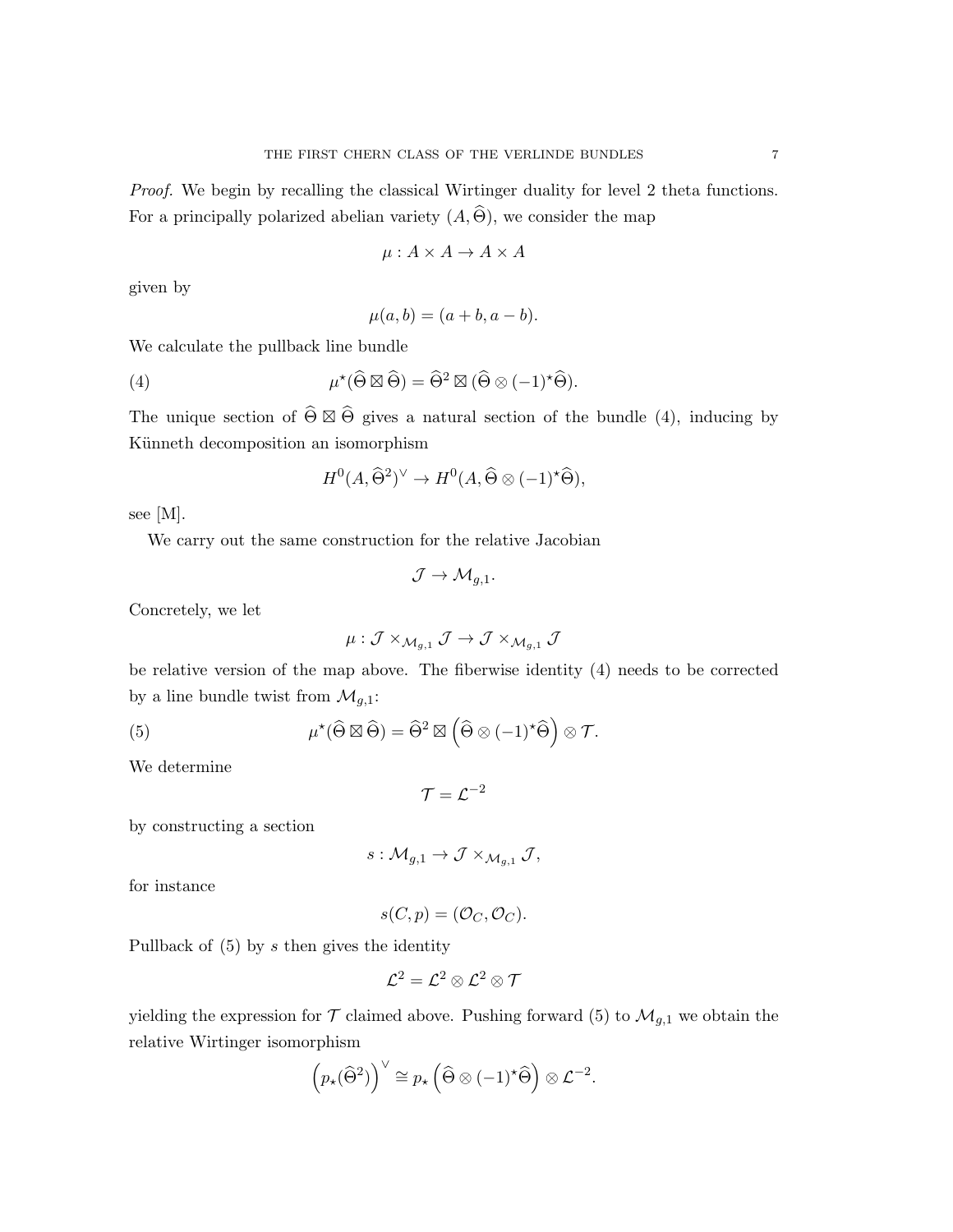We calculate the Chern characters of both bundles via Grothendieck-Riemann-Roch. We find

$$
\left(p_\star(e^{2\theta})e^{-\frac{\lambda}{2}}\right)^\vee = p_\star(e^{\theta+(-1)^\star\theta}) \cdot e^{-\frac{\lambda}{2}} \cdot e^{-2c_1(\mathcal{L})}.
$$

We have already seen that

$$
p_{\star}(e^{2\theta}) = 2^g e^{\lambda},
$$

hence the above identity becomes

$$
p_{\star}(e^{\theta+(-1)^{\star}\theta}) = 2^{g}e^{2c_1(\mathcal{L})}.
$$

The formula in the Lemma follows immediately.  $\Box$ 

# 3. Slope identities

3.1. Notation. In the course of the argument, we will occasionally view the spaces of bundles over the moduli space  $\mathcal{M}_{g,1}$  of pointed genus g curves:

$$
\mathcal{SU}_{g,1}(r,\mathcal{O})=\mathcal{SU}_g(r,\mathcal{O})\times_{\mathcal{M}_g}\mathcal{M}_{g,1},\;\; \mathcal{U}_{g,1}(r,r\bar{g})=\mathcal{U}_g(r,r\bar{g})\times_{\mathcal{M}_g}\mathcal{M}_{g,1}.
$$

To keep the notation simple, we will use  $\nu$  to denote all bundle-forgetting maps from the relative moduli spaces of bundles to the space of (possibly pointed) nonsingular curves.

Over the relative moduli space  $\mathcal{U}_{g,1}(r,r\bar{g})$  there is a natural determinant line bundle

$$
\Theta_r \to \mathcal{U}_{g,1}(r,r\bar{g}),
$$

endowed with a canonical section vanishing on the locus

$$
\theta_r = \{ E \to C \text{ with } H^0(C, E) \neq 0 \}.
$$

We construct analogous theta bundles for the moduli space of bundles with trivial determinant, and decorate them with the superscript "+" for clarity. Specifically, we consider the determinant line bundle and corresponding divisor

$$
\Theta_r^+ \to \mathcal{S}U_{g,1}(r,\mathcal{O}), \quad \theta_r^+ = \{ (C, p, E \to C) \text{ with } H^0(C, E(\bar{g}p)) \neq 0 \}.
$$

Pushforward yields an associated Verlinde bundle

$$
\mathbb{V}_{r,k}^+ = \mathbf{R} \nu_{\star} \left( \left( \Theta_r^+ \right)^k \right) \to \mathcal{M}_{g,1}.
$$

This bundle is however not defined over the unpointed moduli space  $\mathcal{M}_q$ .

While the first Chern class of  $V_{r,k}$  is necessarily a multiple of  $\lambda$ , the first Chern class of  $\mathbb{V}_{r,k}^+$  is a combination of  $\lambda$  and the cotangent class

$$
\Psi \in H^2(\mathcal{M}_{g,1},\mathbb{Q}).
$$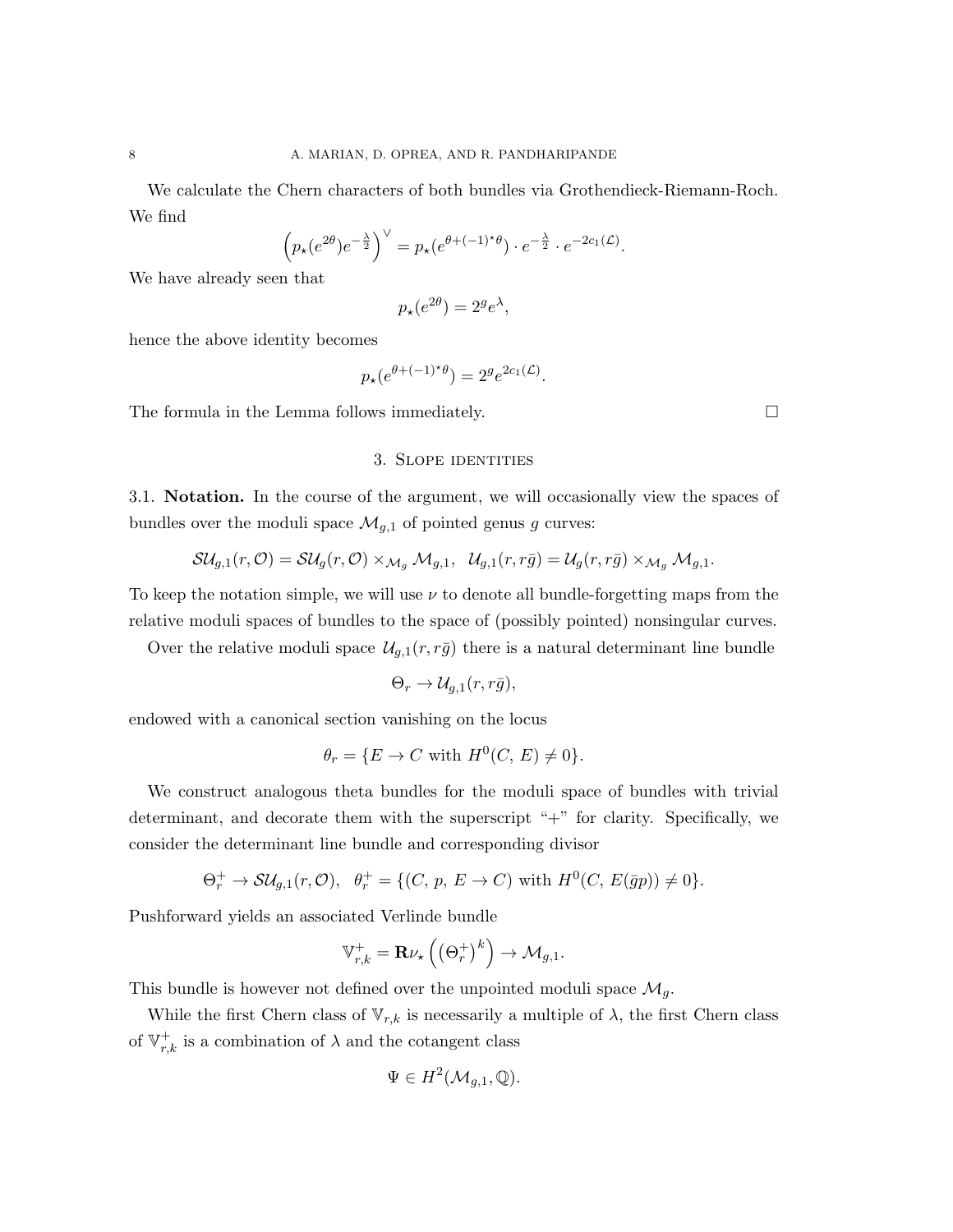3.2. Strange duality. Using a relative version of the level-rank duality over moduli spaces of bundles on a smooth curve, we first prove the following slope symmetry.

**Proposition 1.** For any positive integers  $k$  and  $r$ , we have

$$
s_{k,r} + s_{r,k} = \frac{kr-1}{2}.
$$

Proof. Let

$$
\tau: \mathcal{SU}_{g,1}(r,\mathcal{O})\times_{\mathcal{M}_{g,1}}\mathcal{U}_{g,1}(k,k\bar{g})\longrightarrow \mathcal{U}_{g,1}(kr,kr\bar{g})
$$

be the tensor product map,

$$
\tau(E, F) = E \otimes F.
$$

Over each fixed pointed curve  $(C, p) \in \mathcal{M}_{g,1}$  we have, as explained for instance in [B],

(6) 
$$
\tau^* \Theta_{kr} \simeq (\Theta_r^+)^k \boxtimes \Theta_k^r \quad \text{on} \quad \mathcal{SU}_C(r, \mathcal{O}) \times \mathcal{U}_C(k, k\bar{g}).
$$

The natural divisor

$$
\tau^{\star}\theta_{kr} = \{(E, F) \text{ with } H^0(E \otimes F) \neq 0\}
$$

induces the strange duality map, defined up to multiplication by scalars,

(7) 
$$
H^0\left(\mathcal{SU}_C(r,\mathcal{O}),(\Theta_r^+)^k\right)^\vee\longrightarrow H^0\left(\mathcal{U}_C(k,k\bar{g}),\Theta_k^r\right).
$$

This map is known to be an isomorphism [Bel], [MO], [P].

Relatively over  $\mathcal{M}_{g,1}$  we write, using the fixed-curve pullback identity (6),

(8) 
$$
\tau^* \Theta_{kr} \simeq (\Theta_r^+)^k \boxtimes \Theta_k^r \otimes \nu^* \mathcal{T} \quad \text{on } \mathcal{SU}_{g,1}(r,\mathcal{O}) \times_{\mathcal{M}_{g,1}} \mathcal{U}_{g,1}(k,k\bar{g}),
$$

for a line bundle twist

$$
\mathcal{T} \to \mathcal{M}_{g,1}.
$$

We will determine

$$
\mathcal{T} = \mathcal{L}^{kr}, \text{ so that } c_1(\mathcal{T}) = kr\left(\lambda - \begin{pmatrix} g \\ 2 \end{pmatrix} \Psi\right).
$$

To show this, we pull back (8) via the section

$$
s: \mathcal{M}_{g,1} \to \mathcal{SU}_{g,1}(r,\mathcal{O}) \times_{\mathcal{M}_{g,1}} \mathcal{U}_{g,1}(k,k\bar{g}), \ \ s(C,p) = (\mathcal{O}_C^{\oplus r}, \ \mathcal{O}_C(\bar{g}p)^{\oplus k}),
$$

obtaining

$$
\mathcal{L}^{kr} \simeq \mathcal{L}^{kr} \otimes \mathcal{L}^{kr} \otimes \mathcal{T},
$$

hence the claimed expression for  $\mathcal{T}$ .

Pushing forward (8) now, we note, as a consequence of (7), the isomorphism of Verlinde vector bundles over  $\mathcal{M}_{g,1}$ ,

$$
\left(\mathbb{V}_{r,k}^+\right)^\vee\simeq \mathbb{V}_{k,r}\otimes \mathcal{T}.
$$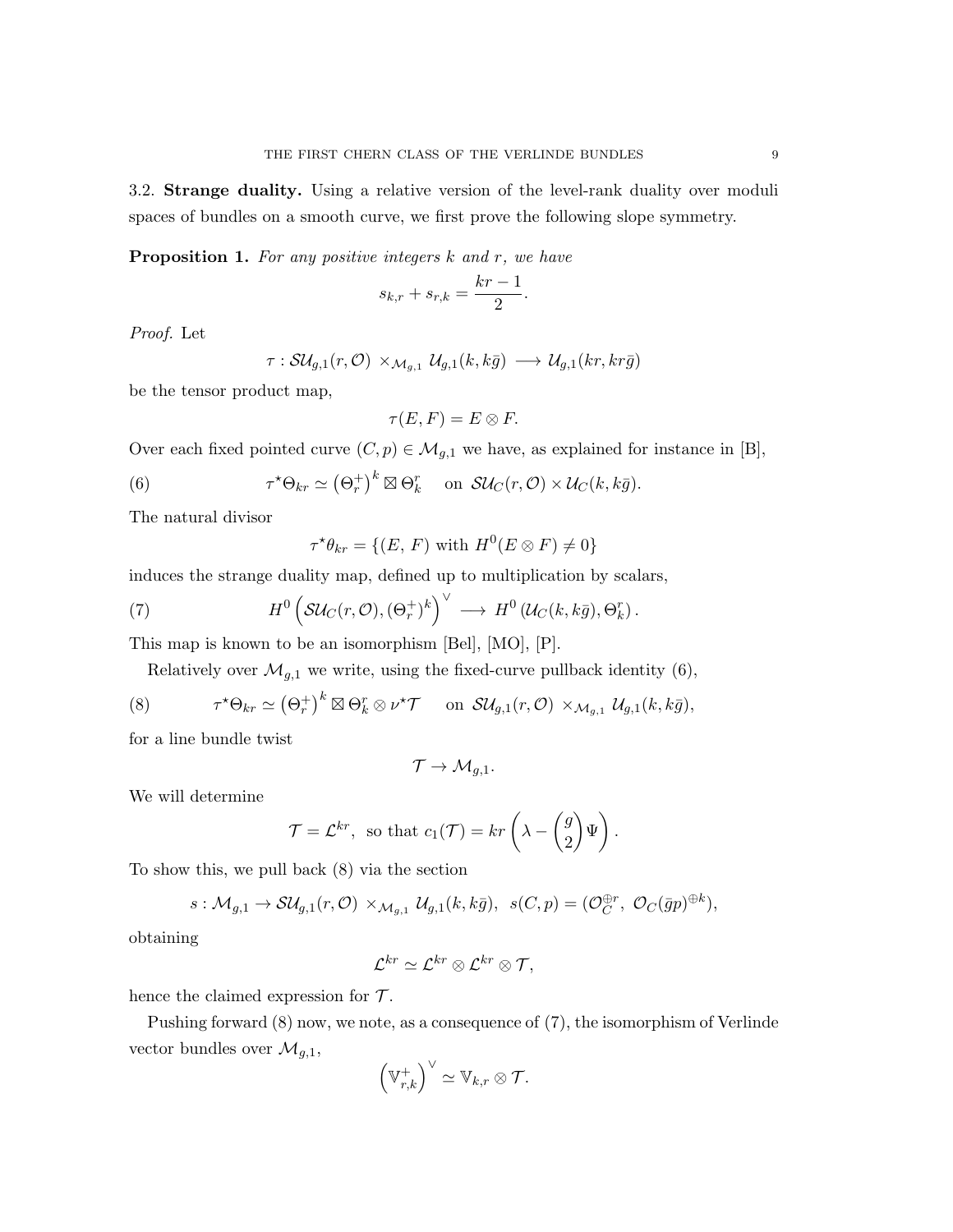We conclude

$$
-\mu\left(\mathbb{V}_{r,k}^+\right) = \mu\left(\mathbb{V}_{k,r}\right) + c_1(\mathcal{T}),
$$

hence

$$
-\mu\left(\mathbb{V}_{r,k}^+\right) = \mu\left(\mathbb{V}_{k,r}\right) + kr\left(\lambda - \begin{pmatrix} g \\ 2 \end{pmatrix}\Psi\right).
$$

The equation, alongside the following Lemma, allows us to conclude Proposition 1.  $\Box$ 

Lemma 3. We have

$$
\mu(\mathbb{V}_{r,k}) = \mu(\mathbb{V}_{r,k}^+) + \frac{kr-1}{2}\lambda - krc_1(\mathcal{L})
$$
  
= 
$$
\mu(\mathbb{V}_{r,k}^+) + \frac{3kr-1}{2}\lambda - kr\binom{g}{2}\Psi.
$$

*Proof.* To relate  $\mu\left(\mathbb{V}_{r,k}^+\right)$  and  $\mu\left(\mathbb{V}_{r,k}\right)$  we use a slightly twisted version of the tensor product map  $\tau$  in the case  $k = 1$ . More precisely we have the following diagram, where the top part is a fiber square



Here, as in the previous section, we write

$$
p:\mathcal{J}\rightarrow \mathcal{M}_{g,1}
$$

for the relative Jacobian of degree 0 line bundles, while  $r$  denotes multiplication by  $r$  on  $\mathcal J$ . Furthermore, for a pointed curve  $(C, p)$ ,

$$
t(E, L) = E \otimes L(\bar{g}p), \quad q(E) = \det(E(-\bar{g}p)).
$$

Finally,  $\bar{q}$  is the projection onto  $\mathcal{J}$ . The pullback equation (8) now reads

$$
t^{\star} \Theta_r \simeq \Theta_r^+ \boxtimes \widehat{\Theta}^r \otimes \mathcal{L}^{-r},
$$

where, keeping with the previous notation,  $\hat{\Theta} \rightarrow \mathcal{J}$  is the theta line bundle associated with the divisor

$$
\theta := \{ (C, p, L \to C) \text{ with } H^0(C, L(\bar{g}p)) \neq 0 \}.
$$

Using the pullback identity and the Cartesian diagram, we conclude

(9) 
$$
r^{\star}q_{\star}(\Theta_r^k) = \bar{q}_{\star}\left((\Theta_r^+)^k \boxtimes \widehat{\Theta}^{kr} \otimes \mathcal{L}^{-kr}\right) = p^{\star}\mathbb{V}_{r,k}^+ \otimes \widehat{\Theta}^{kr} \otimes \mathcal{L}^{-kr} \text{ on } \mathcal{J}.
$$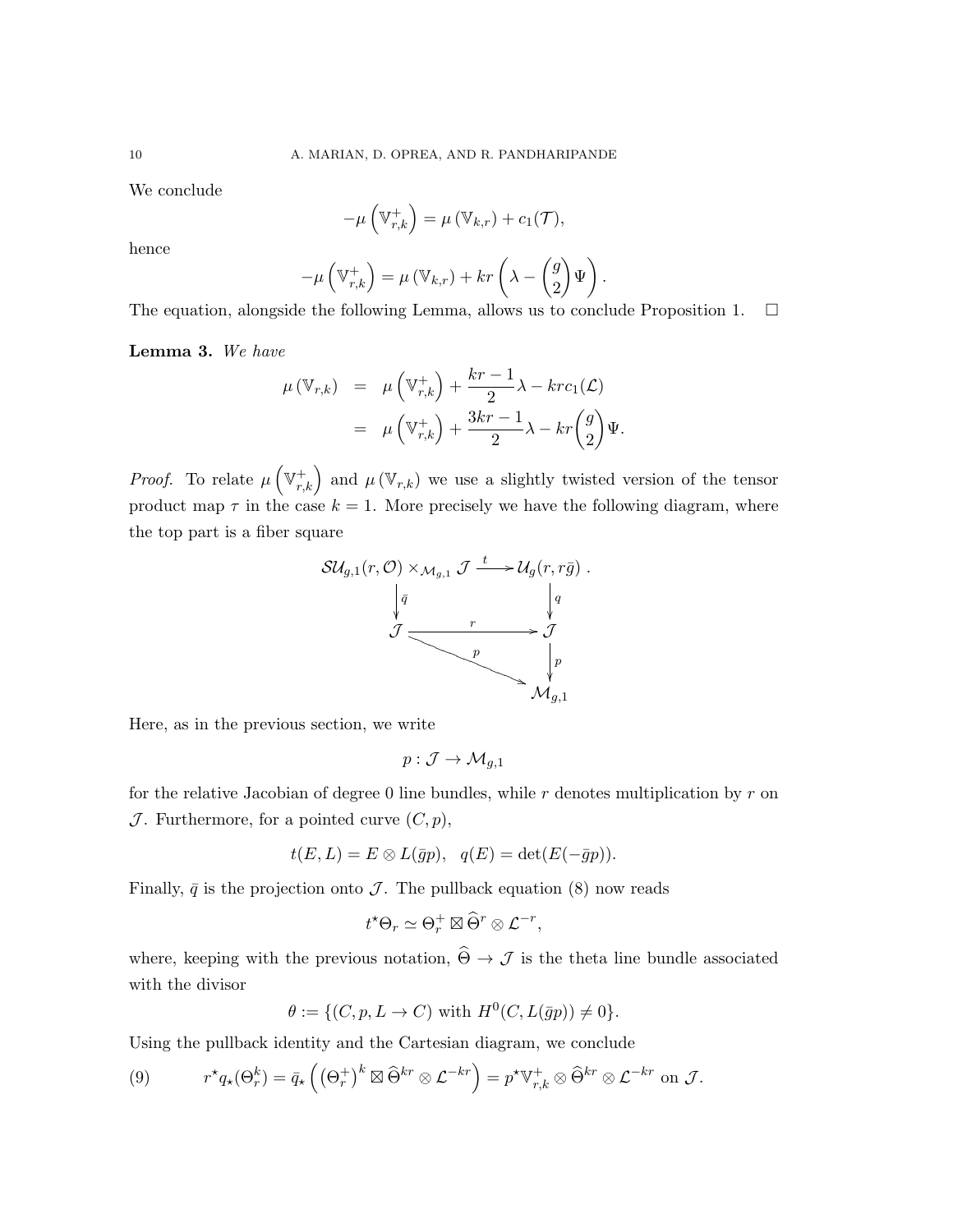We are however interested in calculating

$$
\operatorname{ch} \mathbb{V}_{r,k} = \operatorname{ch} \nu_{\star} \Theta_r^k = \operatorname{ch} p_{\star} (q_{\star} \Theta_r^k).
$$

We have recorded in Lemma 1 the Todd genus of the the relative tangent bundle of

$$
p: \mathcal{J} \to \mathcal{M}_{g,1}
$$

to be

$$
\text{ Todd } \mathbb{E}^{\vee} = e^{-\frac{\lambda}{2}}.
$$

Grothendieck-Riemann-Roch then gives

$$
\operatorname{ch} \mathbb{V}_{r,k} = e^{-\frac{\lambda}{2}} p_{\star}(\operatorname{ch} (q_{\star} \Theta^k_r)).
$$

We further write, on  $\mathcal{J}$ ,

$$
\operatorname{ch}(q_{\star}\Theta^k_r) = \frac{1}{r^{2g}} r^{\star} \operatorname{ch}(q_{\star}\Theta^k_r) = \frac{1}{r^{2g}} \operatorname{ch}(r^{\star}q_{\star}\Theta^k_r) = \frac{1}{r^{2g}} e^{kr\theta - krc_1(\mathcal{L})} p^{\star} \operatorname{ch} \mathbb{V}^+_{r,k},
$$

where (9) was used. We obtain

$$
\mathrm{ch}\, \mathbb V_{r,k} = \frac{1}{r^{2g}}\, e^{-\frac{\lambda}{2}}\, e^{-krc_1(\mathcal L)}\, \left(p_\star e^{kr\theta}\right) \mathrm{ch}\, \mathbb V_{r,k}^+\, \text{ on }\, \mathcal M_{g,1}.
$$

The final p-pushforward in the identity above was calculated in Lemma 1. Substituting, we obtain

$$
\operatorname{ch} \mathbb{V}_{r,k} = \frac{k^g}{r^g} e^{\frac{(kr-1)\lambda}{2}} e^{-krc_1(\mathcal{L})} \operatorname{ch} \mathbb{V}_{r,k}^+ \text{ on } \mathcal{M}_{g,1}.
$$

Therefore,

$$
\mu(\mathbb{V}_{r,k}) = \mu\left(\mathbb{V}_{r,k}^+\right) + \frac{kr-1}{2}\lambda - krc_1(\mathcal{L}),
$$

which is the assertion of Lemma 3.  $\Box$ 

3.3. Relative Serre duality. We will presently deduce another identity satisfied by the numbers  $s_{r,k}$  using relative Serre duality for the forgetful morphism

$$
\nu: \mathcal{SU}_{g,1}(r,\mathcal{O})\to \mathcal{M}_{g,1} .
$$

Proposition 2. We have

$$
s_{r,k} + s_{r,-k-2r} = -2r^2.
$$

Proof. By relative duality, we have

$$
\mathbb{V}_{r,k}^+ = \mathbf{R} \nu_{\star} \left( \left( \Theta_r^+ \right)^k \right) \cong \mathbf{R} \nu_{\star} \left( \left( \Theta_r^+ \right)^{-k} \otimes \omega_{\nu} \right)^{\vee} \left[ \left( r^2 - 1 \right) \left( g - 1 \right) \right] .
$$

We determine the relative dualizing sheaf of the morphism  $\nu$ . As explained in Theorem E of [DN], the fibers of the morphism

$$
\nu: \mathcal{SU}_{g,1}(r,\mathcal{O}) \to \mathcal{M}_{g,1}
$$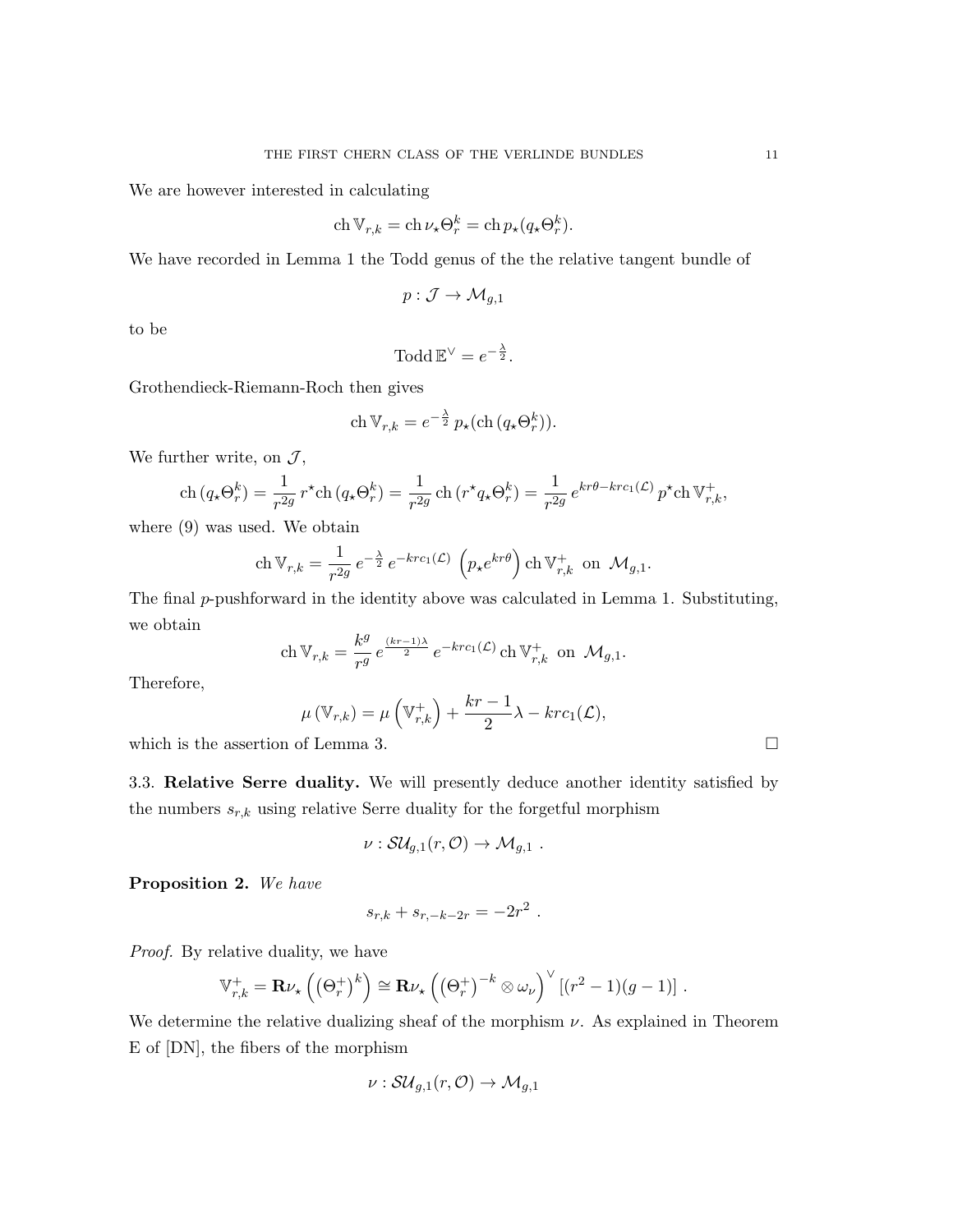are Gorenstein, hence the relative dualizing sheaf is a line bundle. Furthermore, along the fibers of  $\nu$ , the canonical bundle equals  $(\Theta_r^+)^{-2r}$ . Thus, up to a line bundle twist  $\mathcal{T} \to \mathcal{M}_{g,1}$ , we have

(10) 
$$
\omega_{\nu} = (\Theta_r^+)^{-2r} \otimes \nu^{\star} \mathcal{T}.
$$

The twist  $\mathcal T$  will be found via a Chern class calculation to be

$$
c_1(\mathcal{T}) = -(r^2+1)\lambda + 2r^2 \binom{g}{2} \Psi.
$$

Since

$$
\left(\mathbb{V}_{r,k}^+\right)^{\vee}\cong \mathbf{R}\nu_{\star}((\Theta_r^+)^{-k}\otimes\omega_{\nu})[(r^2-1)(g-1)]=\mathbb{V}_{r,-k-2r}^+\otimes \mathcal{T}[(r^2-1)(g-1)],
$$

we obtain taking slopes that

$$
-\mu(\mathbb{V}_{r,k}^+) = \mu(\mathbb{V}_{r,-k-2r}^+) + \left( -(r^2+1)\lambda + 2r^2 \binom{g}{2} \Psi \right).
$$

The proof is concluded using Lemma 3.

To determine the twist  $\mathcal{T}$ , we begin by restricting (10) to the smooth stable locus of the moduli space of bundles

$$
\nu: \mathcal{SU}_{g,1}^s(r,\mathcal{O})\to \mathcal{M}_{g,1}.
$$

There, the relative dualizing sheaf is the dual determinant of the relative tangent bundle. By Corollary 4.3 of [DN], adapted to the relative situation, the Picard group of the coarse moduli space and the Picard group of the moduli stack are naturally isomorphic. We therefore consider (10) over the moduli stack of stable bundles. (We do not introduce separate notation for the stack, for simplicity.) Let

$$
\mathcal{E} \to \mathcal{S} \mathcal{U}_{g,1}^s(r, \mathcal{O}) \times_{\mathcal{M}_{g,1}} \mathcal{C}
$$

denote the universal vector bundle of rank r over the stable part of the moduli stack. We write

$$
\pi: \mathcal{SU}_{g,1}^s(r,\mathcal{O}) \times_{\mathcal{M}_{g,1}} \mathcal{C} \to \mathcal{SU}_{g,1}^s(r,\mathcal{O})
$$

for the natural projection. Clearly,

$$
\Theta_r^+ = (\det \mathbf{R} \pi_\star (\mathcal{E} \otimes \mathcal{O}_{\mathcal{C}}(\bar{g}\sigma)))^{-1}.
$$

The relative dualizing sheaf of the morphism  $\nu$  is expressed as

$$
\omega_{\nu} = \mathbf{R}\pi_{\star}Hom(\mathcal{E}, \mathcal{E})_{(0)} = \mathbf{R}\pi_{\star}Hom(\mathcal{E}, \mathcal{E}) - \mathbf{R}\pi_{\star}\mathcal{O}.
$$

We therefore have

$$
c_1(\omega_{\nu}) = c_1(\mathbf{R}\pi_{\star}Hom(\mathcal{E}, \mathcal{E})) - \lambda.
$$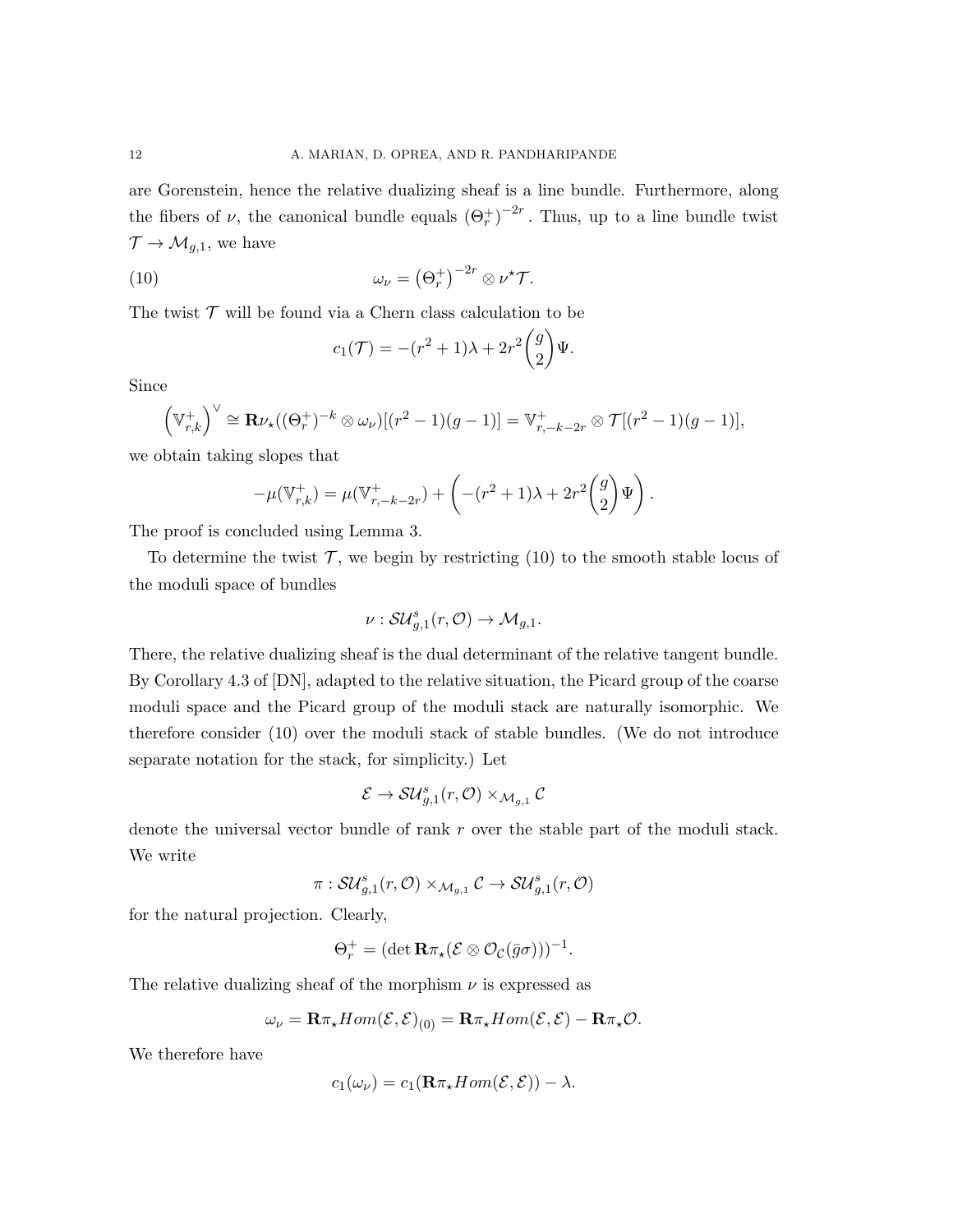Using  $\omega$  for the relative dualizing sheaf along the fibers of  $\pi$ , we calculate

$$
c_1(\omega_{\nu}) + 2rc_1(\Theta_r^+) = c_1 (\mathbf{R}\pi_{\star}End\mathcal{E}) - \lambda - 2rc_1 (\mathbf{R}\pi_{\star}(\mathcal{E}\otimes\mathcal{O}_{\mathcal{C}}(\bar{g}\sigma)))
$$
  
\n
$$
= \pi_{\star} \left[ \left( 1 - \frac{\omega}{2} + \frac{\omega^2}{12} \right) \left( r^2 + \left( (r-1)c_1(\mathcal{E})^2 - 2rc_2(\mathcal{E}) \right) \right]_{(2)} - \lambda
$$
  
\n
$$
- 2r\pi_{\star} \left[ \left( 1 - \frac{\omega}{2} + \frac{\omega^2}{12} \right) \left( r + c_1(\mathcal{E}) + \frac{1}{2}c_1(\mathcal{E})^2 - c_2(\mathcal{E}) \right) \left( 1 + \bar{g}\sigma - \frac{\bar{g}^2}{2}\sigma \Psi \right) \right]_{(2)}
$$
  
\n
$$
= -(r^2 + 1)\lambda + 2r^2 \binom{g}{2} \Psi + \pi_{\star}(r\omega \cdot c_1(\mathcal{E}) - 2r\bar{g}\sigma \cdot c_1(\mathcal{E}) - c_1(\mathcal{E})^2).
$$

Since the determinant of  $\mathcal E$  is trivial on the fibers of  $\pi$ , we may write

$$
\det \mathcal{E} = \pi^{\star} \mathcal{A}
$$

for a line bundle  $\mathcal{A} \to \mathcal{S} \mathcal{U}_{g,1}^s(r, \mathcal{O})$  with first Chern class

$$
\alpha = c_1(\mathcal{A}).
$$

We calculate

$$
\pi_{\star}(r\omega \cdot c_1(\mathcal{E}) - 2r\bar{g}\,\sigma \cdot c_1(\mathcal{E}) - c_1(\mathcal{E})^2) = 2r\bar{g}\alpha - 2r\bar{g}\alpha - \pi_{\star}(\alpha^2) = 0,
$$

and conclude

$$
\nu^* c_1(\mathcal{T}) = c_1(\omega_\nu) + 2rc_1(\Theta_r^+) = -(r^2 + 1)\lambda + 2r^2\binom{g}{2}\Psi.
$$

This equality holds in the Picard group of the stable locus of the moduli stack and of the coarse moduli space. Since the strictly semistables have codimension at least 2, the equality extends to the entire coarse space  $\mathcal{SU}_{g,1}(r,\mathcal{O})$ . Finally, pushing forward to  $\mathcal{M}_{g,1}$ , we find the expression for the twist  $\mathcal T$  claimed above.

3.4. Initial conditions. The next calculation plays a basic role in our argument.

Lemma 4. We have

$$
s_{r,0} = -\frac{1}{2}.
$$

*Proof.* Since the Verlinde number for  $k = 0$  over the moduli space  $\mathcal{U}_C(r, r\bar{g})$  is zero, the slope appears to have poles if computed directly. Instead, we carry out the calculation via the fixed determinant moduli space. The trivial bundle has no higher cohomology along the fibers of

$$
\nu: {\cal S}{\cal U}_{g,1}(\,r,{\cal O})\rightarrow {\cal M}_{g,1}
$$

by Kodaira vanishing. To apply the vanishing theorem, we use that the fibers of  $\nu$  have rational singularities, and the expression of the dualizing sheaf of Proposition 2. Hence,

$$
\nu_{\star}(\mathcal{O})=\mathcal{O}_{\mathcal{M}_{g,1}}.
$$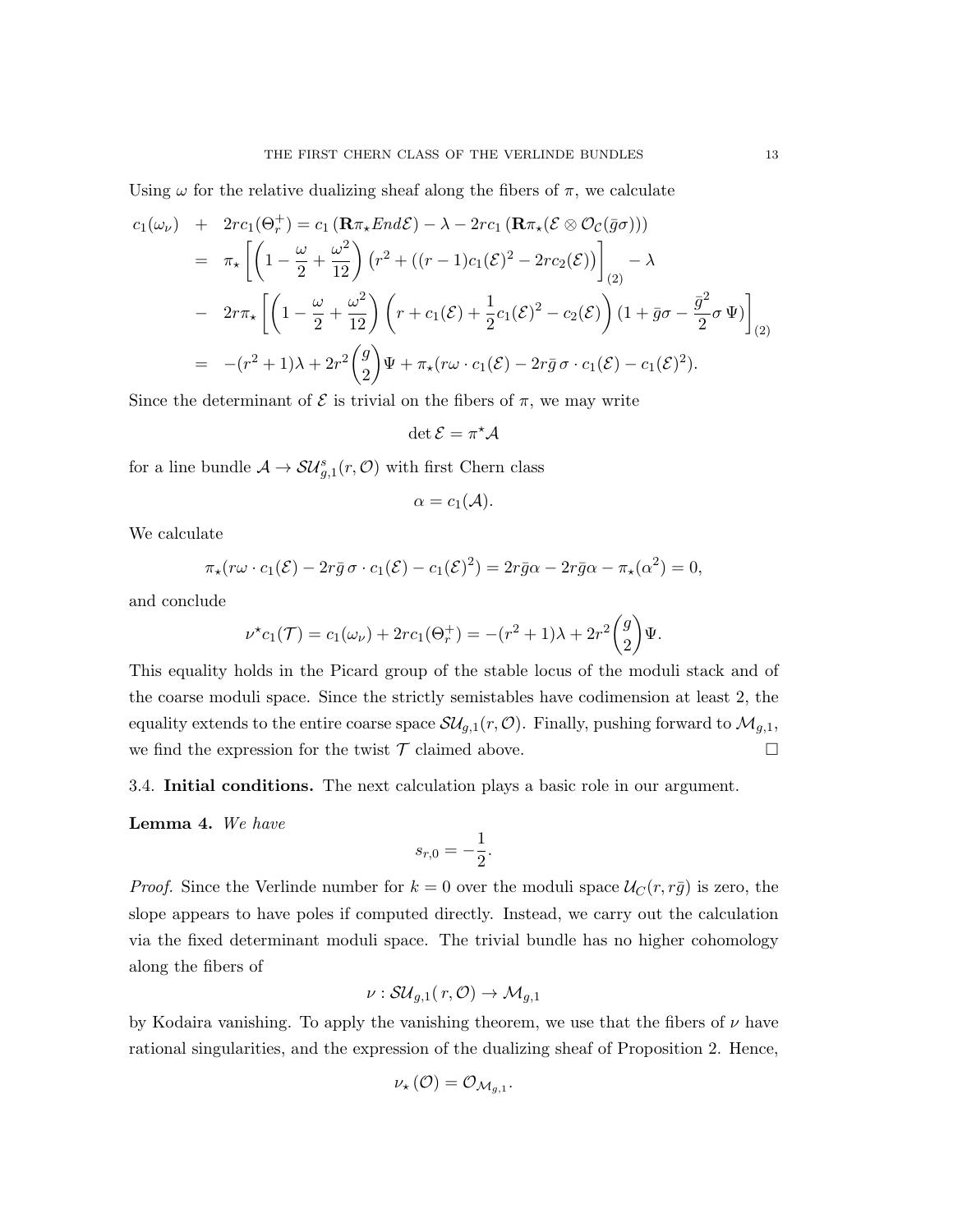Therefore

$$
\mu(\mathbb V_{r,0}^+)=0
$$

which then immediately implies  $s_{r,0} = -\frac{1}{2}$  $\frac{1}{2}$  by Lemma 3.

3.5. Pluricanonical determinant. We have already investigated moduli spaces of bundles with trivial determinant. Here, we assume that the determinant is of degree equal to rank times  $\bar{g}$  and is a multiple of the canonical bundle. The conditions require the rank to be even. Thus, we are concerned with the slopes of the complexes

$$
\mathbb{W}_{2r,k} = \mathbf{R} \nu_{\star} \left( \Theta_{2r}^{k} \right),
$$

where

$$
\nu: \mathcal{S}\mathcal{U}_g(2r,\omega^r) \to \mathcal{M}_g.
$$

The following slope identity is similar to that of Lemma 3:

Proposition 3. We have

$$
\mu(\mathbb{W}_{2r,k}) = \mu(\mathbb{V}_{2r,k}) + \frac{\lambda}{2} .
$$

In particular, via Theorem 1, we have

$$
\mu(\mathbb{W}_{2,k}) = \frac{k(2k+1)}{2(k+2)}\lambda.
$$

*Proof.* Just as in the proof of Lemma 3, we relate  $\mu(\mathbb{W}_{2r,k})$  and  $\mu(\mathbb{V}_{2r,k})$  via the tensor product map t:

$$
\mathcal{SU}_{g,1}(2r,\omega^r) \times_{\mathcal{M}_{g,1}} \mathcal{J} \xrightarrow{t} \mathcal{U}_g(2r,2r\bar{g}) .
$$
\n
$$
\downarrow \bar{q} \qquad \qquad \downarrow q
$$
\n
$$
\mathcal{J} \xrightarrow{2r} \mathcal{J}
$$
\n
$$
\downarrow p
$$
\n
$$
\mathcal{M}_{g,1}
$$

We keep the same notation as in Lemma 3, letting

$$
p: \mathcal{J} \to \mathcal{M}_{g,1}
$$

denote the relative Jacobian of degree 0 line bundles, and writing 2r for the multiplication by  $2r$  on  $\mathcal J$ . Furthermore, for a pointed curve  $(C, p)$ ,

$$
t(E, L) = E \otimes L, \quad q(E) = \det E \otimes \omega_C^{-r}
$$

Finally,  $\bar{q}$  is the projection onto J. Recall that  $\widehat{\Theta}$  denotes the theta line bundle on the relative Jacobian associated with the divisor

$$
\theta := \{ (C, p, L) \text{ with } H^0(C, L(\bar{g}p)) \neq 0 \}.
$$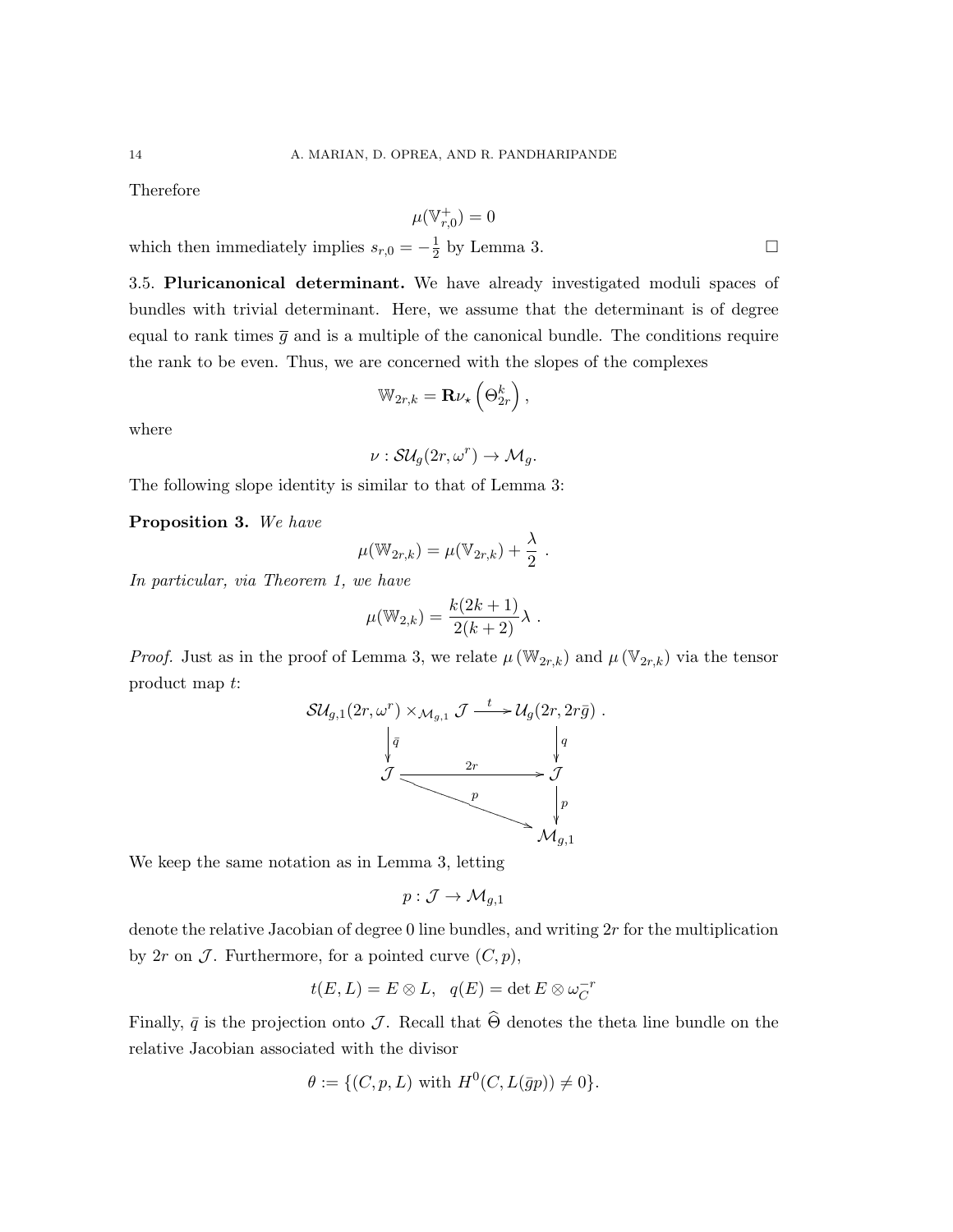It is clear that  $(-1)^\star\widehat{\Theta}$  has the associated divisor

$$
(-1)^{\star}\theta = \{ (C, p, L) \text{ with } H^0(C, L \otimes \omega_C(-\bar{g}p)) \neq 0 \}.
$$

For a fixed pointed curve  $(C, p)$ , we have the fiberwise identity

$$
t^{\star}\Theta_{2r}=\Theta_{2r}\boxtimes\left(\widehat{\Theta}\otimes(-1)^{\star}\widehat{\Theta}\right)^{r}
$$

on  $\mathcal{SU}_C(2r,\omega^r) \times \mathcal{J}_C$ . Relatively over  $\mathcal{M}_{g,1}$ , the same equation holds true up to a twist  $\mathcal{T} \to \mathcal{M}_{g,1}$ :

$$
t^{\star}\Theta_{2r}\simeq \Theta_{2r}\boxtimes \left(\widehat{\Theta}\otimes (-1)^{\star}\widehat{\Theta}\right)^{r}\otimes \mathcal{T}.
$$

We claim that

$$
\mathcal{T}=\mathcal{L}^{-2r}.
$$

Indeed, the twist can be found in the usual way, using a suitable section

$$
s: \mathcal{M}_{g,1} \to \mathcal{S}\mathcal{U}_{g,1}(2r,\omega^r) \times_{\mathcal{M}_{g,1}} \mathcal{J},
$$

for instance

$$
s(C,p) = (\omega_C^r (-\bar{g}p)^{\oplus r} \oplus \mathcal{O}_C(\bar{g}p)^{\oplus r}, \mathcal{O}_C).
$$

Pulling back by s, we obtain the identity

$$
(\mathcal{L}\otimes\mathcal{M})^r=(\mathcal{L}\otimes\mathcal{M})^r\otimes(\mathcal{L}\otimes\mathcal{M})^r\otimes\mathcal{T}
$$

where

$$
\mathcal{L} = \det (\mathbf{R}\pi_{\star}(\mathcal{O}_{\mathcal{C}}(\bar{g}\sigma)))^{-1}, \ \mathcal{M} = \det (\mathbf{R}\pi_{\star}(\omega_{\mathcal{C}}(-\bar{g}\sigma)))^{-1}.
$$

In fact, by relative duality,  $\mathcal{M} \cong \mathcal{L}$ , so we conclude

$$
\mathcal{T}=\mathcal{L}^{-2r}.
$$

Using the pullback identity and the Cartesian diagram, we find that over  $\mathcal J$  we have

(11) 
$$
(2r)^{\star} q_{\star} \Theta_{2r}^{k} = \bar{q}_{\star} \left( \Theta_{2r}^{k} \boxtimes \left( \widehat{\Theta} \otimes (-1)^{\star} \widehat{\Theta} \right)^{kr} \otimes \mathcal{L}^{-2kr} \right)
$$

$$
= p^{\star} \mathbb{W}_{2r,k} \otimes \left( \widehat{\Theta} \otimes (-1)^{\star} \widehat{\Theta} \right)^{kr} \otimes \mathcal{L}^{-2kr}
$$

Next, we calculate

$$
\operatorname{ch} \mathbb{V}_{2r,k} = \operatorname{ch} \nu_{\star} \Theta_{2r}^{k} = \operatorname{ch} p_{\star} (q_{\star} \Theta_{2r}^{k})
$$

via Grothendieck-Riemann-Roch:

$$
\operatorname{ch} \mathbb{V}_{2r,k} = e^{-\frac{\lambda}{2}} p_{\star}(\operatorname{ch} (q_{\star} \Theta_{2r}^{k})).
$$

We further evaluate, on  $\mathcal{J},$ 

$$
\operatorname{ch}\left(q_{\star}\Theta_{2r}^{k}\right) = \frac{1}{(2r)^{2g}}\left(2r\right)^{\star}\operatorname{ch}\left(q_{\star}\Theta_{2r}^{k}\right) = \frac{1}{(2r)^{2g}}\operatorname{ch}\left((2r)^{\star}q_{\star}\Theta_{r}^{k}\right)
$$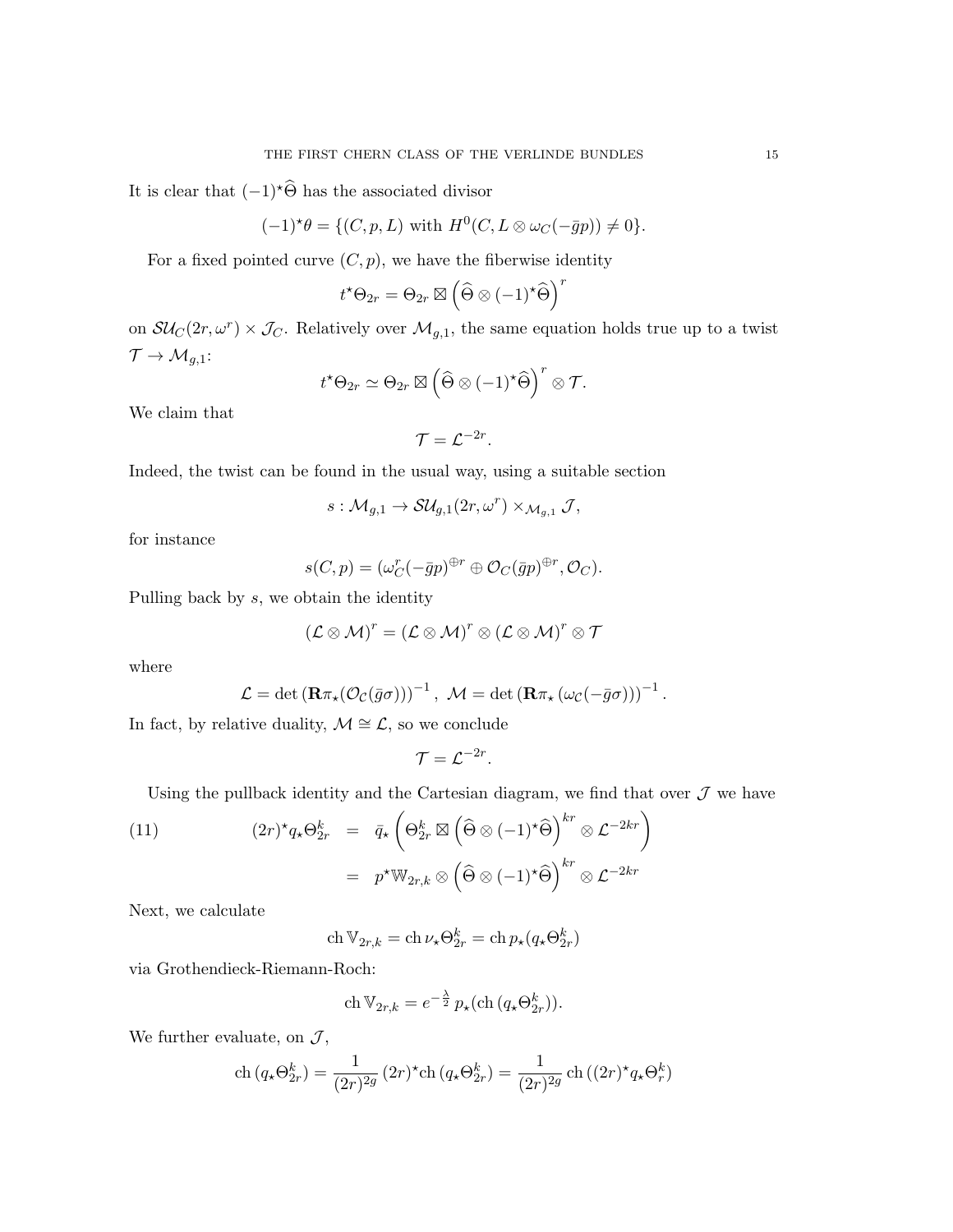$$
= \frac{1}{(2r)^{2g}} e^{kr(\theta+(-1)^{\star}\theta)-2krc_1(\mathcal{L})} p^{\star} \text{ch} \, \mathbb{W}_{2r,k},
$$

where (11) was used. We obtain

$$
\mathrm{ch}\, \mathbb V_{2r,k} = \frac{1}{(2r)^{2g}}\, e^{-\frac{\lambda}{2}}\, e^{-2krc_1(\mathcal L)}\, \left(p_\star e^{kr(\theta+(-1)^\star \theta)}\right) \mathrm{ch}\, \mathbb W_{2r,k} \ \text{ on } \ \mathcal M_{g,1}.
$$

The  $p$ -pushforward in the identity above is given by Lemma 2. Substituting, we find

$$
\operatorname{ch} \mathbb{V}_{2r,k} = \left(\frac{k}{2r}\right)^g e^{-\frac{\lambda}{2}} \operatorname{ch} \mathbb{W}_{2r,k},
$$

and taking slopes it follows that

$$
\mu(\mathbb{V}_{2r,k}) = \mu(\mathbb{W}_{2r,k}) - \frac{\lambda}{2}.
$$

 $\Box$ 

#### 4. Projective flatness and the rank two case

4.1. Projective flatness. By the Grothendieck-Riemann-Roch theorem for singular varieties due to Baum-Fulton-MacPherson [BFM], the Chern character of  $\mathbb{V}_{r,k}$  is a polynomial in k with entries in the cohomology classes of  $\mathcal{M}_g$ . (Alternatively, we may transfer the calculation to a smooth moduli space of degree 1 bundles using a Hecke modification at a point as in [BS], and then invoke the usual Grothendieck-Riemann-Roch theorem.) Taking account of the projective flatness identity (1),

$$
ch(\mathbb{V}_{r,k}) = \text{rank }\mathbb{V}_{r,k} \cdot \exp(s_{r,k}\lambda),
$$

we therefore write

$$
\operatorname{ch}_i(\mathbb{V}_{r,k}) = \sum_{j=0}^{r^2 \bar{g} + i + 1} k^j \alpha_{i,j} = (\operatorname{rank} \mathbb{V}_{r,k}) \frac{s^i_{r,k}}{i!} \lambda^i \text{ for } i \ge 0, \ \alpha_{i,j} \in H^{2i}(\mathcal{M}_g).
$$

As the Vandermonde determinant is nonzero, for each i we can express  $\alpha_{i,j}$  in terms of  $\lambda^{i}$ . Since  $\lambda^{g-2} \neq 0$ , we deduce that

$$
(\text{rank}\ \mathbb{V}_{r,k})\,s_{r,k}^i\ ,\quad 0\leq i\leq g-2,
$$

is a polynomial in k of degree  $r^2\bar{g}+i+1$ , with coefficients that may depend on r and g. The following is now immediate:

(i) For each  $r$  we can write

$$
s_{r,k} = \frac{a_r(k)}{b_r(k)}
$$

as quotient of polynomials of minimal degree, with

$$
\deg a_r(k) - \deg b_r(k) \leq 1.
$$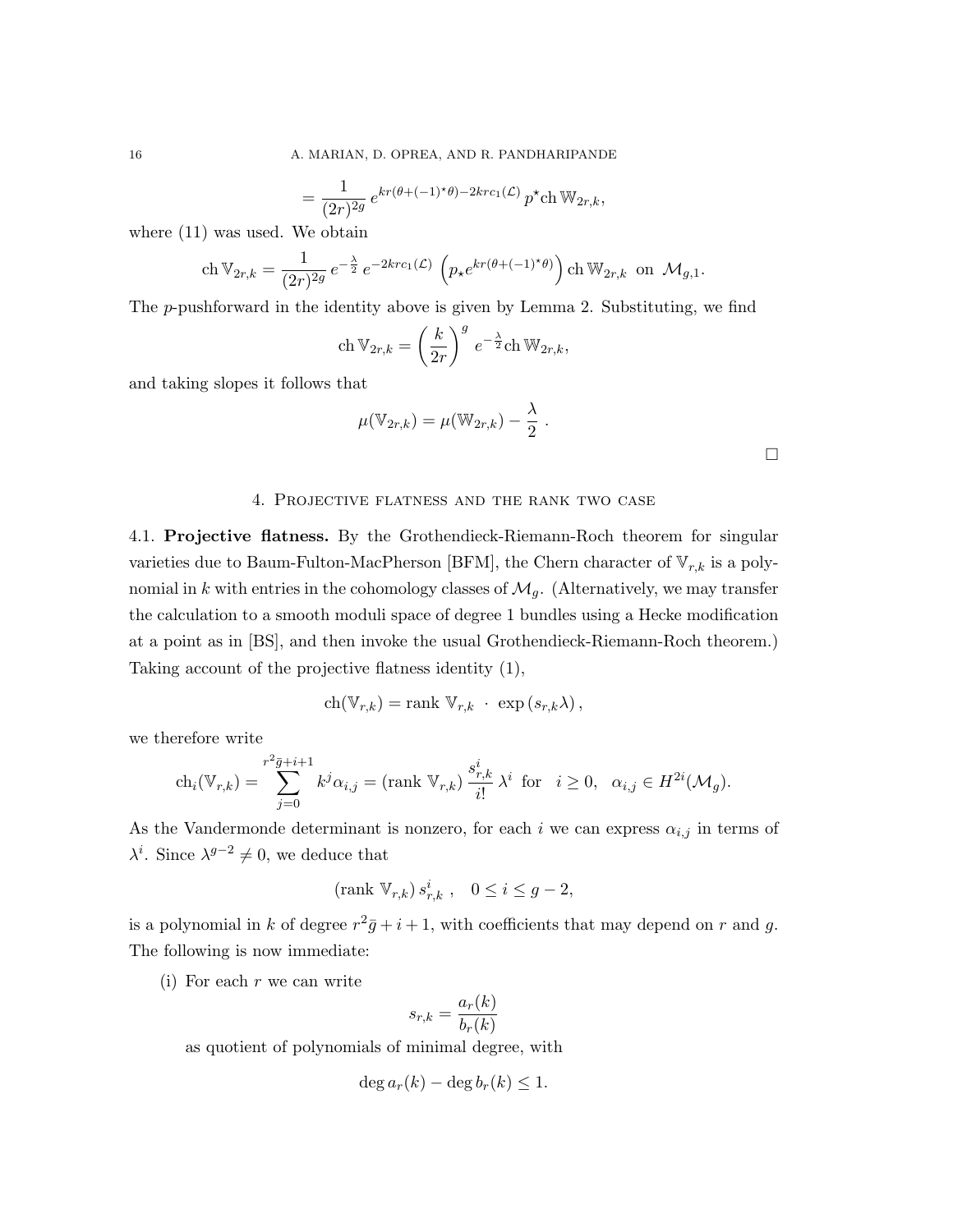Setting  $v_{g,r}(k) = \text{rank } \mathbb{V}_{r,k}$ , we also have

$$
b_r(k)^{g-2}
$$
 divides  $v_{g,r}(k)$ 

as polynomials in  $\mathbb{Q}[k]$ .

In addition, the following properties of the function  $s_{r,k}$  have been established in the previous sections:

(ii)  $s_{1,k} = \frac{k-1}{2}$  $\frac{-1}{2}$ ,  $s_{r,0} = -\frac{1}{2}$  $\frac{1}{2}$ (iii)  $s_{r,k} + s_{k,r} = \frac{kr-1}{2}$  $\frac{n-1}{2}$  for all  $k, r \geq 1$ , (iv)  $s_{r,k} + s_{r,-k-2r} = -2r^2$  for all  $r \ge 1$  and all k.

Clearly, the function

$$
s_{r,k} = \frac{r(k^2 - 1)}{2(k+r)}
$$

of formula (2) satisfies symmetries (ii)-(iv). Therefore, the shift

$$
s'_{r,k} = s_{r,k} - \frac{r(k^2 - 1)}{2(k+r)}
$$

satisfies properties similar to (i)-(iv):

- (i)'  $s'_{r,k}$  is a rational function of k,
- (ii)'  $s'_{1,k} = 0$  for all k, and  $s'_{r,0} = 0$  for all  $r \ge 1$ ,
- (iii)'  $s'_{r,k} + s'_{k,r} = 0$  for  $r, k \ge 1$ ,
- (iv)'  $s'_{r,k} + s'_{r,-k-2r} = 0$  for all  $r \ge 1$  and all k.

4.2. The rank two analysis. To prove Theorem 1, we now show that  $s'_{2,k} = 0$  for all k. Of course,  $s'_{2,0} = 0$  by (ii)'. Also by (ii)', we know that  $s'_{1,2} = 0$ , hence by (iii)' we find

$$
s_{2,1}^{\prime }=0.
$$

Similarly,

$$
s_{2,2}^{\prime }=0
$$

also by  $(iii)'$ . Using  $(iv)'$ , we obtain that

$$
s'_{2,0} = s'_{2,1} = s'_{2,2} = s'_{2,-4} = s'_{2,-5} = s'_{2,-6} = 0.
$$

Finally, we make use of the projective flatness of  $\mathbb{V}_{2,k}$ . The Verlinde formula reads [B]

$$
v_{g,2}(k) = k^g \left(\frac{k+2}{2}\right)^{g-1} \left(\sum_{j=1}^{k+1} \frac{1}{\sin^{2g-2} \frac{j\pi}{k+2}}\right).
$$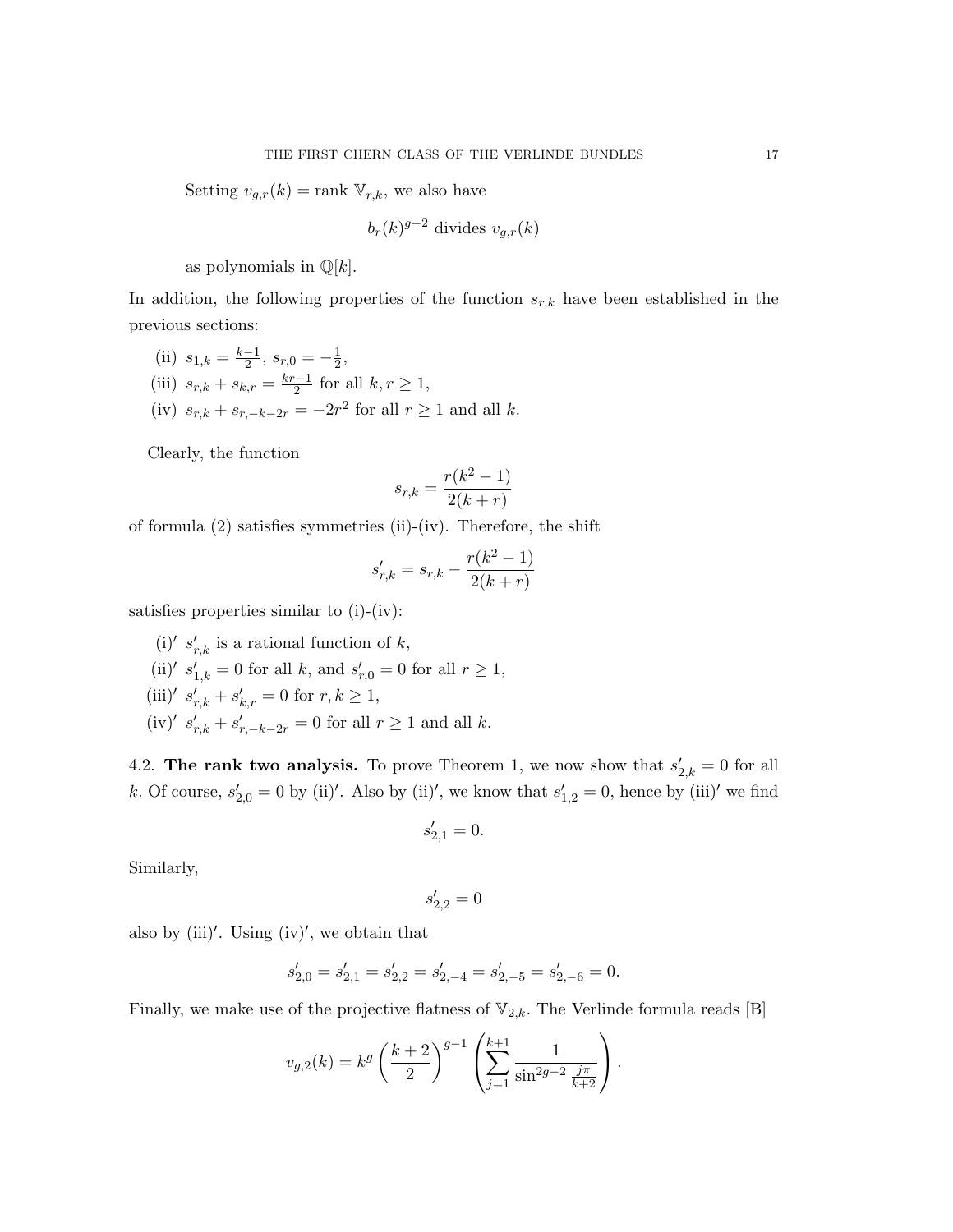The polynomial  $v_{g,2}(k)$  admits  $k = 0$  as a root of order g and  $k = -2$  as a root of order  $(g - 1)$ . Indeed, it was shown by Zagier that

$$
\widehat{v}_g(k+2) = \sum_{j=1}^{k+1} \left(\frac{1}{\sin \frac{j\pi}{k+2}}\right)^{2g-2}
$$

is a polynomial in  $k + 2$  such that

$$
\widehat{v}_g(0) < 0,
$$

see Remark 1 on page 4 of [Z].

Let us write

$$
b_2(k) = (k+2)^m k^n B(k)
$$

for a polynomial B which does not have 0 and  $-2$  as roots. By property (i) above, we obtain

$$
m \le \frac{g-1}{g-2} \implies m \le 1.
$$

Similarly

$$
n \le \frac{g}{g-2} \implies n \le 1
$$

unless  $g = 3, 4$ . Also,  $B(k)^{g-2}$  divides the Verlinde polynomial  $\hat{v}_g(k+2)$  which has degree  $4g - 3 - (g - 1) - g = 2g - 2$ . Thus

$$
(g-2)\deg B \le 2g-2 \implies \deg B \le 2
$$

except possibly when  $g = 3, 4$ . In conclusion

$$
s'_{2,k} = \frac{a_2(k)}{B(k)(k+2)^m k^n} - \frac{k^2 - 1}{k+2} = \frac{A(k)}{B(k)(k+2)k}
$$

for a polynomial

$$
A(k) = a_2(k)(k+2)^{1-m}k^{1-n} - (k^2 - 1)B(k).
$$

Since

$$
\lim_{k\to\infty}\frac{s_{2,k}}{k}<\infty\implies\lim_{k\to\infty}\frac{s'_{2,k}}{k}<\infty,
$$

we must have

deg  $A - \deg B \leq 3$ .

Since

 $\deg B \leq 2 \implies \deg A \leq 5.$ 

Furthermore, we have already observed that

$$
A(-6) = A(-5) = A(-4) = A(0) = A(1) = A(2) = 0.
$$

This implies  $A = 0$  hence  $s'_{2,k} = 0$  as claimed.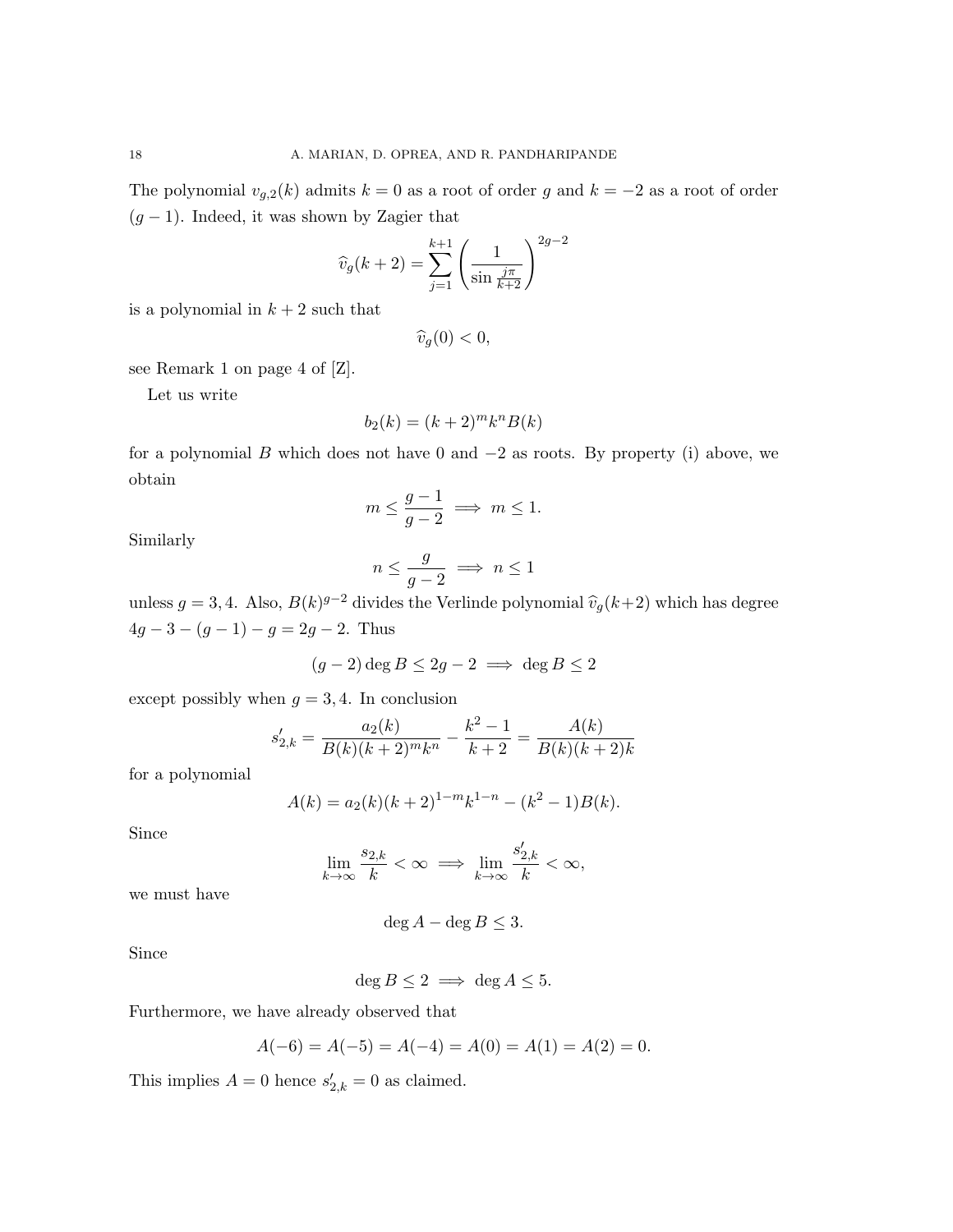The cases  $g = 3$  and  $g = 4$  have to be considered separately. First, when  $g = 4$  we obtain

$$
m \le 1, \ n \le 2
$$

and  $B(k)^2$  divides the polynomial  $\hat{v}_4(k + 2)$ . By direct calculation via the Verlinde formula we find

$$
\widehat{v}_4(x) = \frac{2x^6 + 21x^4 + 168x^2 - 191}{945}.
$$

This implies  $B = 1$ , and thus

$$
s'_{2,k} = \frac{A(k)}{k^2(k+2)}
$$

with

$$
\deg A \le 4.
$$

Since  $A = 0$  for 6 different values, it follows as before that  $A = 0$  hence  $s'_{2,k} = 0$ .

When  $g = 3$ , the Verlinde flatness does not give us useful information. In this case, one possible argument is via relative Thaddeus flips, for which we refer the reader to the preprint [FMP]. Along these lines, although we do not explicitly show the details here, the genus 3 slope formula was in fact checked by direct calculation.  $\Box$ 

## PART II: REPRESENTATION-THEORETIC METHODS

#### 5. The slope of the Verlinde bundles via conformal blocks

We derive here the Main Formula (2) using results in the extensive literature on conformal blocks. In particular, the central statement of [T] is used in an essential way. The derivation is by direct comparison of the bundle  $\mathbb{V}_{r,k}^+$  of generalized theta functions with the bundle of covacua

$$
\mathcal{B}_{r,k}\to \mathcal{M}_{g,1}
$$

defined using the representation theory of the affine Lie algebra  $\widehat{\mathfrak{sl}}_r$ . Over pointed curves  $(C, p)$ , the fibers of the dual bundle  $\mathcal{B}_{r,k}^{\vee}$  give the spaces of generalized theta functions

$$
H^0(\mathcal S\mathcal U_C(r,\mathcal O),\left(\Theta_r^+\right)^k).
$$

Globally, the identification  $\mathcal{B}_{r,k}^{\vee} \simeq \mathbb{V}_{r,k}^+$  will be shown below to hold only up to a twist. The explicit identification of the twist and formula (2) will be deduced together.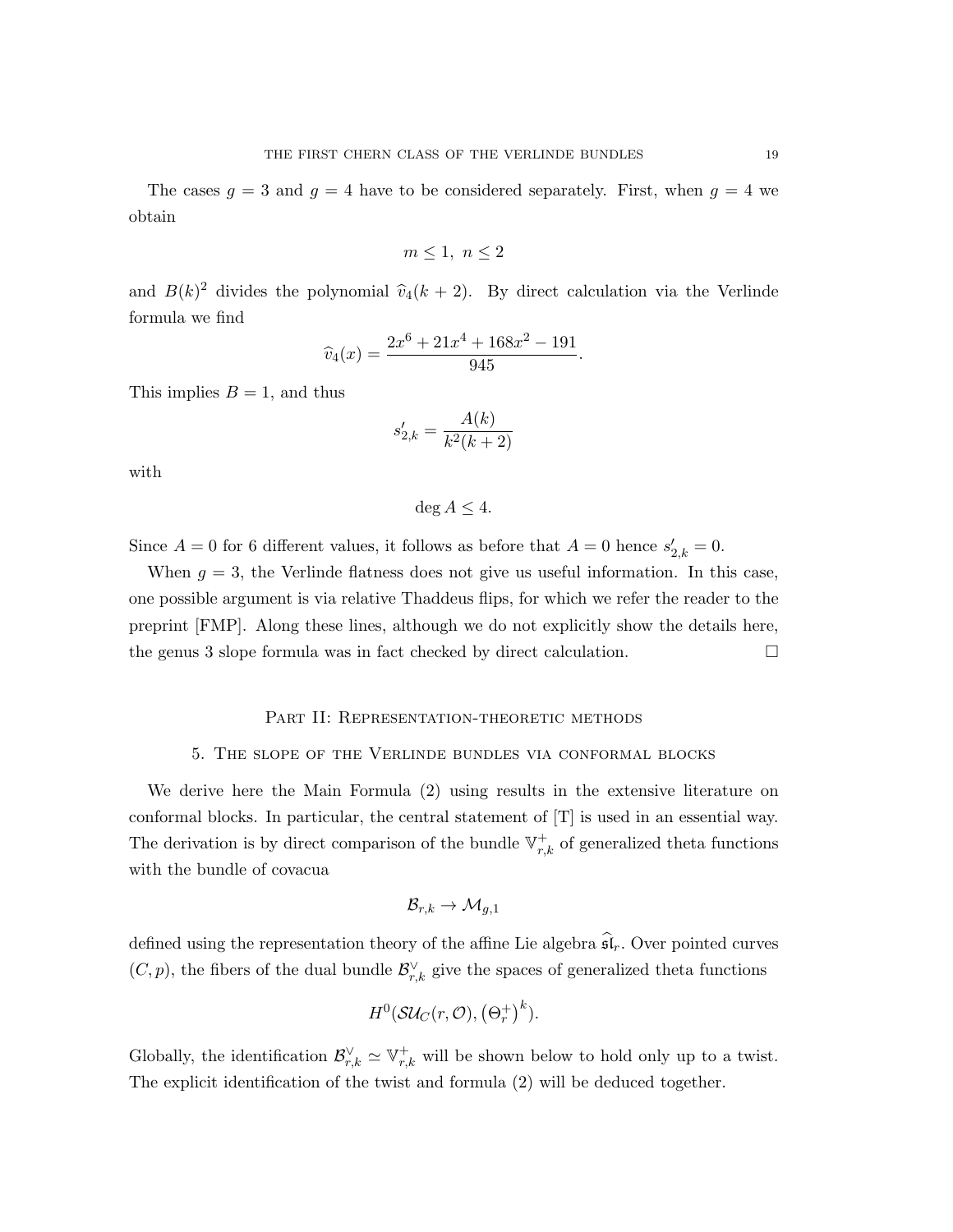5.1. The bundles of covacua. For a self-contained presentation, we start by reviewing briefly the definition of  $\mathcal{B}_{r,k}$ . Fix a smooth pointed curve  $(C, p)$ , and write K for the field of fractions of the completed local ring  $\mathcal{O} = \widehat{\mathcal{O}}_{C,p}$ . For notational simplicity, we set

$$
\mathfrak{g}=\mathfrak{sl}_r,
$$

and write () for the suitably normalized Killing form. The loop algebra is the central extension

$$
\widehat{L\mathfrak{g}} = \mathfrak{g} \otimes K \oplus \mathbb{C} \cdot c
$$

of  $\mathfrak{g} \otimes K$ , endowed with the bracket

$$
[X \otimes f, Y \otimes g] = [X, Y] \otimes fg + (X|Y) \cdot \text{Res}(g \, df) \cdot c.
$$

Two natural subalgebras of the loop algebra  $\widehat{L}$ g play a role:

$$
\widehat{L^+ \mathfrak{g}} = \mathfrak{g} \otimes \mathcal{O} \oplus \mathbb{C} \cdot c \hookrightarrow \widehat{L \mathfrak{g}}
$$

and

$$
L_C \mathfrak{g} = \mathfrak{g} \otimes \mathcal{O}_C (C - p) \hookrightarrow \widehat{L\mathfrak{g}}.
$$

For each positive integer k, we consider the basic representation  $H_k$  of  $\widehat{L}$ **g** at level k, defined as follows. The one-dimensional vector space C is viewed as a module over the universal enveloping algebra  $U(\widehat{L+g})$  where the center c acts as multiplication by k, and g acts trivially. We set

$$
V_k = U(\widehat{L\mathfrak{g}}) \otimes_{U(\widehat{L^+ \mathfrak{g}})} \mathbb{C}.
$$

There is a unique maximal  $\widehat{L\mathfrak{g}}$ -invariant submodule

$$
V'_k \hookrightarrow V_k.
$$

The basic representation is the quotient

$$
H_k = V_k/V'_k.
$$

The finite-dimensional space of covacua for  $(C, p)$ , dual to the space of conformal blocks, is given in turn as a quotient

$$
B_{r,k} = H_k/L_C \mathfrak{g} H_k.
$$

When the pointed curve varies, the loop algebra as well as its two natural subalgebras relativize over  $\mathcal{M}_{g,1}$ . The above constructions then give rise to the finite-rank vector bundle

$$
\mathcal{B}_{r,k}\to \mathcal{M}_{g,1},
$$

endowed with the projectively flat WZW connection.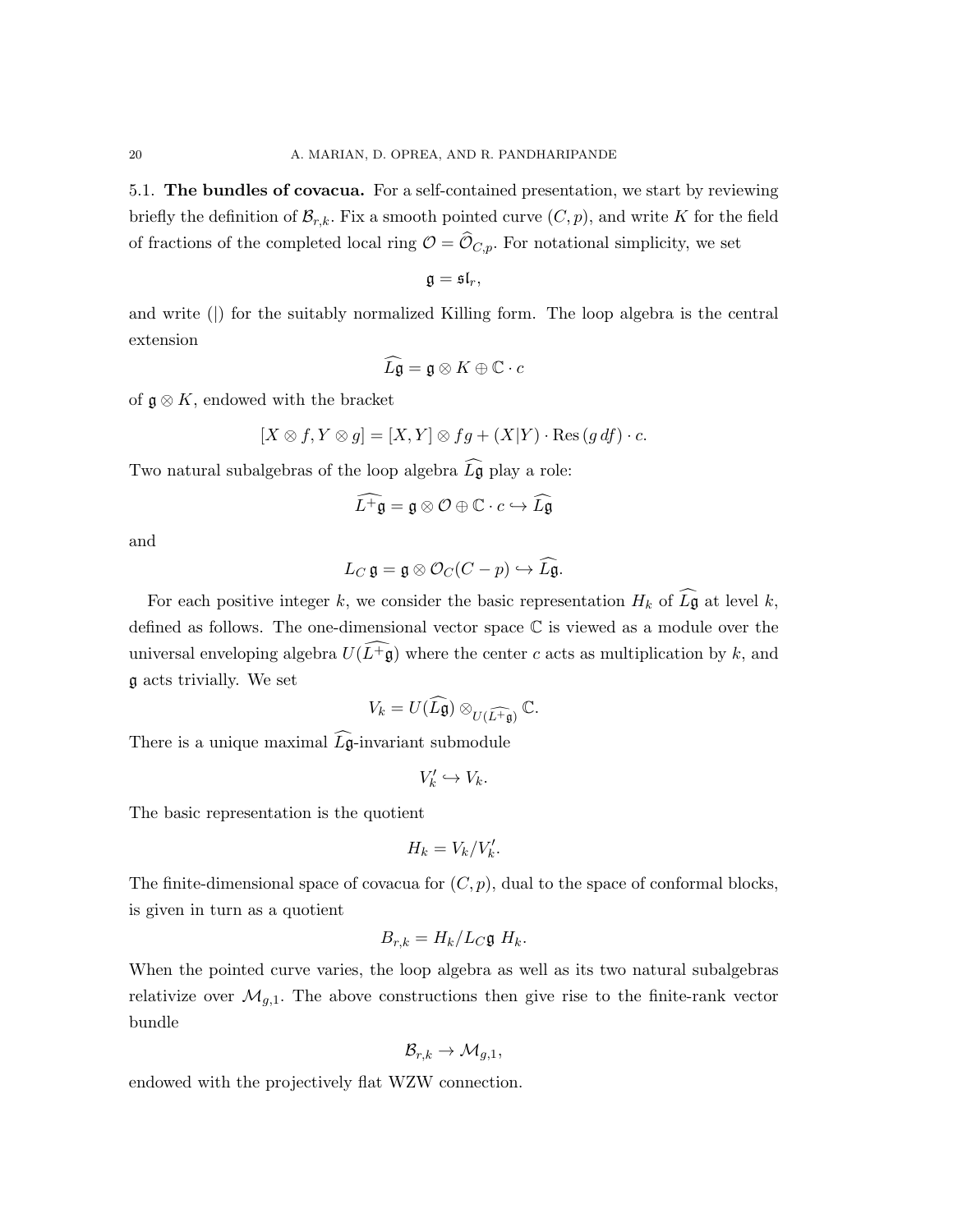5.2. Atiyah algebras. The key theorem in [T] uses the language of Atiyah algebras to describe the WZW connection on the bundles  $\mathcal{B}_{r,k}$ . We review this now, and refer the reader to [Lo] for a different account.

An Atiyah algebra over a smooth base S is a Lie algebra which sits in an extension

$$
0 \to \mathcal{O}_S \stackrel{i}{\to} \mathcal{A} \stackrel{\pi}{\to} \mathcal{T}_S \to 0.
$$

If  $L \to S$  is a line bundle, then the sheaf of first order differential operators acting on L is an Atiyah algebra

$$
\mathcal{A}_L = \text{Diff}^1(L),
$$

via the symbol exact sequence.

We also need an analogue of the sheaf of differential operators acting on tensor powers  $L<sup>c</sup>$  for all rational numbers  $c$ , even though these line bundles don't actually make sense. To this end, if A is an Atiyah algebra and  $c \in \mathbb{Q}$ , then  $c\mathcal{A}$  is by definition the Atiyah algebra

$$
c\mathcal{A}=(\mathcal{O}_S\oplus \mathcal{A})/(c,1)\mathcal{O}_S
$$

sitting canonically in an exact sequence

$$
0 \to \mathcal{O}_S \to c\mathcal{A} \to \mathcal{T}_S \to 0.
$$

The sum of two Atiyah algebras  $A$  and  $B$  is given by

$$
\mathcal{A}+\mathcal{B}=\mathcal{A}\times_{\mathcal{T}_S}\mathcal{B}/(i_{\mathcal{A}}(f),-i_{\mathcal{B}}(f))
$$
 for  $f\in\mathcal{O}_S$ .

When c is a positive integer, cA coincides with the sum  $A + \ldots + A$ , but cA is more generally defined for all  $c \in \mathbb{Q}$ . In particular,  $cA_L$  makes sense for any  $c \in \mathbb{Q}$  and any line bundle  $L \to S$ .

An action of an Atiyah algebra  $\mathcal A$  on a vector bundle  $\mathcal V$  is understood to enjoy the following properties

- (i) each section a of A acts as a first order differential operator on V with symbol given by  $\pi(a) \otimes \mathbf{1}_{\mathcal{V}}$ ;
- (ii) the image of  $1 \in \mathcal{O}_S$  i.e.  $i(1)$  acts on V via the identity.

It is immediate that the action of an Atiyah algebra on  $\mathcal V$  is tantamount to a projectively flat connection in V. Furthermore, if two Atiyah algebras  $A$  and  $B$  act on vector bundles V and W respectively, then the sum  $A + B$  acts on  $V \otimes W$  via

$$
(a, b) \cdot v \otimes w = av \otimes w + v \otimes bw.
$$

We will make use of the following: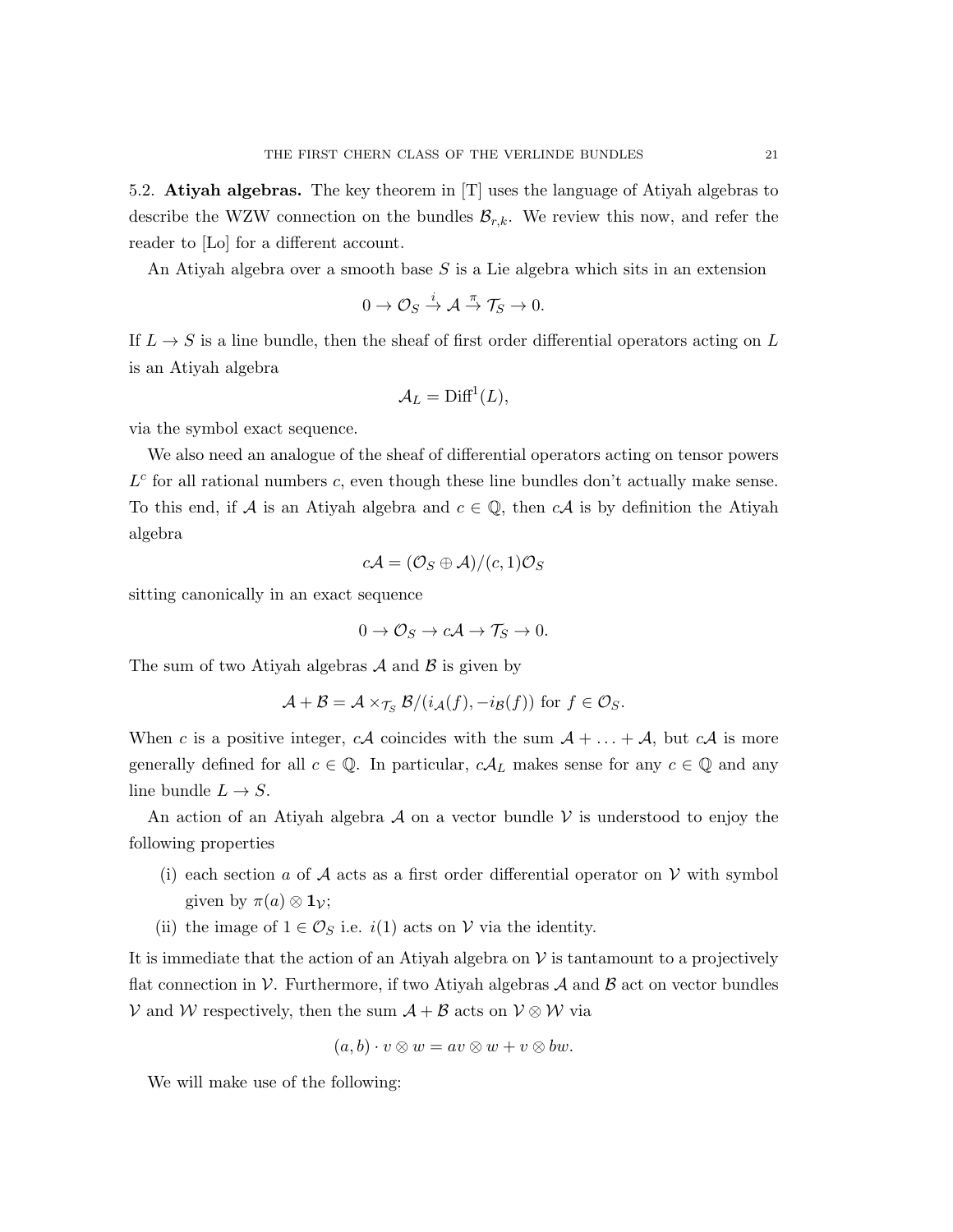**Lemma 5.** Let  $c \in \mathbb{Q}$  be a rational number and  $L \rightarrow S$  be a line bundle. If the Atiyah algebra c $A_L$  acts on a vector bundle V, then the slope  $\mu(\mathcal{V}) = \det \mathcal{V}/\text{rank }\mathcal{V}$  is determined by

$$
\mu(\mathcal{V})=c\,L\,.
$$

*Proof.* Replacing the pair  $(V, L)$  by a suitable tensor power we reduce to the case  $c \in \mathbb{Z}$ via the observation preceding the Lemma. Then, we induct on c, adding one copy of the Atiyah algebra of L at a time. The base case  $c = 0$  corresponds to a flat connection in V. Indeed, the Atiyah algebra of  $\mathcal{O}_S$  splits as  $\mathcal{O}_S \oplus \mathcal{T}_S$  and an action of this algebra of V is equivalent to differential operators  $\nabla_X$  for  $X \in \mathcal{T}_S$ , such that

$$
[\nabla_X, \nabla_Y] = \nabla_{[X,Y]},
$$

hence to a flat connection.  $\Box$ 

Consider the rational number

$$
c = \frac{k(r^2 - 1)}{r + k},
$$

which is the charge of the Virasoro algebra acting on the basic level k representation  $H_k$ of  $\widehat{L}\mathfrak{g}$ . The representation  $H_k$  entered the construction of the bundles of covacua  $\mathcal{B}_{r,k}$ . The main result of [T] is the fact that the Atiyah algebra

$$
\frac{c}{2} {\cal A}_L
$$

acts on the bundle of covacua  $\mathcal{B}_{r,k}$  where  $\mathcal{A}_L$  is the Atiyah algebra associated to the determinant of the Hodge bundle

$$
L=\det\mathbb{E}.
$$

By Lemma 5, we deduce the slope

$$
\mu(\mathcal{B}_{r,k}) = \frac{k(r^2-1)}{2(r+k)}\lambda.
$$

In fact, by the proof of Lemma 5, the bundle

$$
\mathcal{B}_{r,k}^{2(r+k)}\otimes L^{-k(r^2-1)}
$$

is flat.

5.3. Identifications and the slope calculation. We now explain how the above calculation implies the Main Formula (2) via the results of Section 5.7 of [L].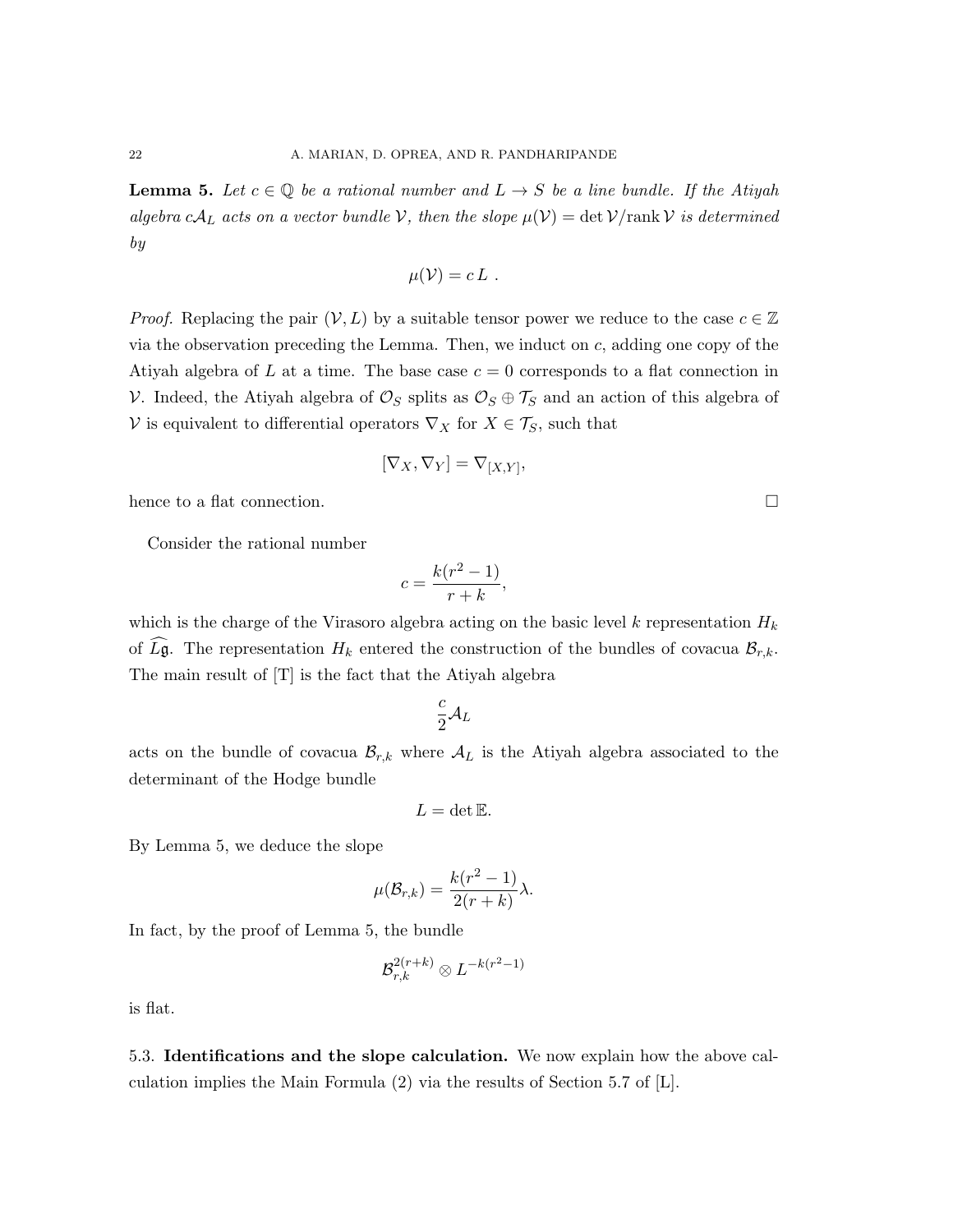Crucially, Laszlo proves that the projectivization of  $\mathcal{B}_{r,k}^{\vee}$  coincides with the projectivization of the bundle  $\mathbb{V}_{r,k}^+$  coming from geometry. In fact, Laszlo shows that for a suitable line bundle  $\mathcal{L}_r$  over

$$
{\cal S}{\cal U}_{g,1}(r,{\cal O})\rightarrow {\cal M}_{g,1}
$$

we have

$$
\mathcal{B}_{r,k}^{\vee}=\pi_{\star}(\mathcal{L}_r^k),
$$

where fiberwise, over a fixed pointed curve,  $\mathcal{L}_r^k$  coincides with the usual theta bundle  $(\Theta_r^+)^k$ . Hence,

$$
\mathcal{L}_r^k = \left(\Theta_r^+\right)^k \otimes \mathcal{T}_{r,k}
$$

for some line for some line bundle twist  $\mathcal{T}_{r,k} \to \mathcal{M}_{g,1}$  over the moduli stack. At the heart of this identification is the double quotient construction of the moduli space of bundles over a curve

$$
\mathcal{SU}_C(r,\mathcal{O})=L_C G \setminus \widehat{LG}/\widehat{L^+G}
$$

with the theta bundle  $\Theta_r^+$  being obtained by descent of a natural line bundle  $\mathcal{Q}_r$  from the affine Grassmannian

$$
\mathcal{Q}_r \to \widehat{LG}/\widehat{L^+G}.
$$

Here  $\widehat{LG}$  and  $\widehat{L^+G}$  are the central extensions of the corresponding loop groups. The construction is then carried out relatively over  $\mathcal{M}_{g,1}$ , such that  $\mathcal{Q}^k_r$  descends to the line bundle

$$
\mathcal{L}_r^k\to \mathcal{S}\mathcal{U}_{g,1}(r,\mathcal{O}).
$$

It follows from here that fiberwise  $\mathcal{L}_r^k$  coincides with the usual theta bundle  $(\Theta_r^+)^k$ .

Collecting the above facts, we find that

$$
\mathcal{B}_{r,k}^{\vee}=\mathbb{V}_{r,k}^{+}\otimes \mathcal{T}_{r,k}.
$$

Therefore

$$
-\mu(\mathcal{B}_{r,k}) = \mu(\mathbb{V}_{r,k}^+) + c_1(\mathcal{T}_{r,k}).
$$

Using Lemma 3 we conclude that

$$
-\frac{k(r^2-1)}{2(r+k)}\lambda = \mu(\mathbb{V}_{r,k}) - \frac{kr-1}{2}\lambda + krc_1(\mathcal{L}) + c_1(\mathcal{T}_{r,k}).
$$

Simplifying, this yields

$$
\mu(\mathbb{V}_{r,k}) = \frac{r(k^2-1)}{2(r+k)}\lambda - c_1(\mathcal{T}_{r,k}) - krc_1(\mathcal{L}).
$$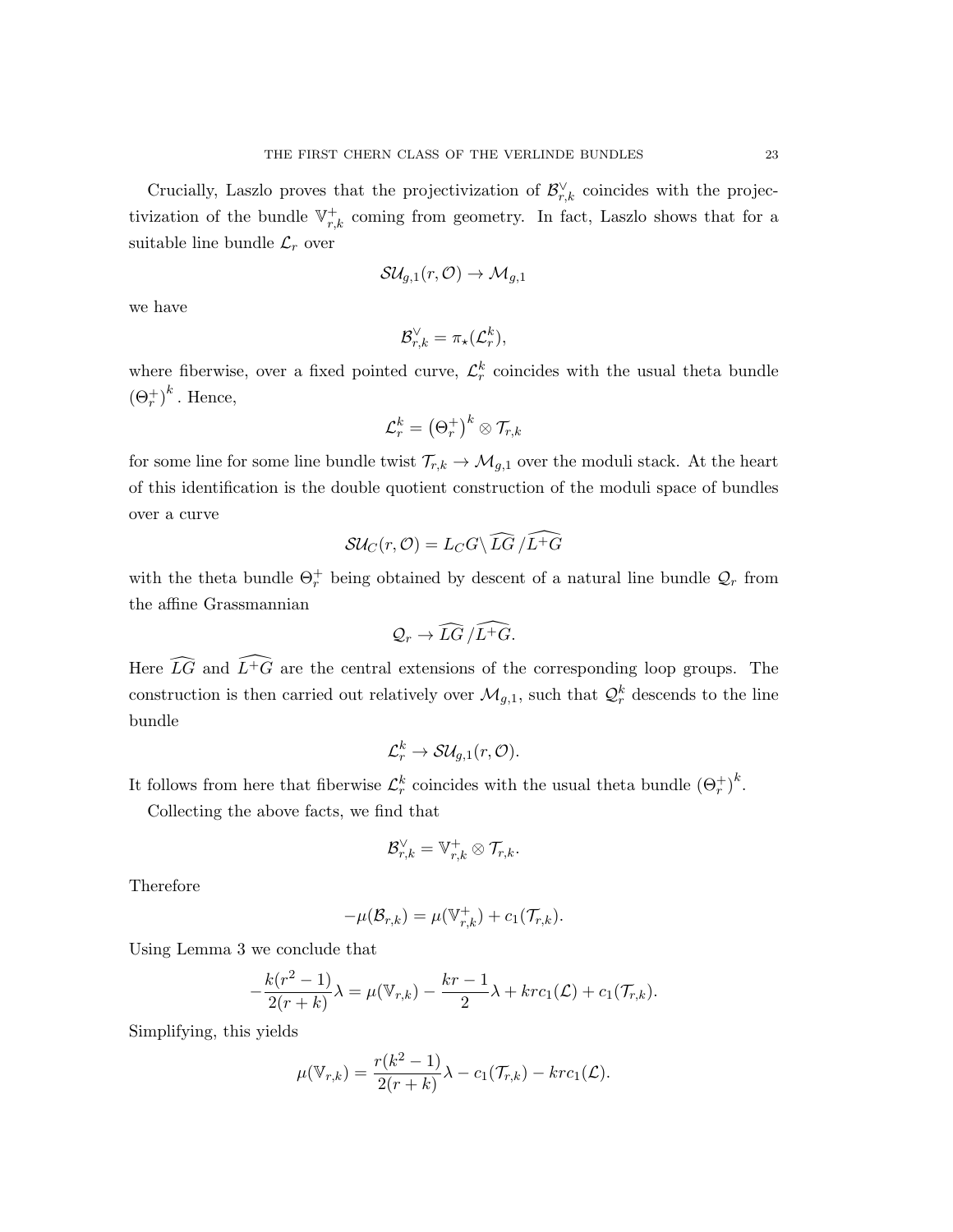Now, the left hand side is a multiple of  $\lambda$ , namely  $s_{r,k}\lambda$ . The right hand side must be a multiple of  $\lambda$  as well. With

$$
s'_{r,k} = s_{r,k} - \frac{r(k^2 - 1)}{2(r+k)}.
$$

we find that

$$
s'_{r,k}\lambda = -c_1(\mathcal{T}_{r,k}) - krc_1(\mathcal{L}).
$$

This implies that  $s'_{r,k}$  must be an integer by comparison with the right hand side, because the Picard group of  $\mathcal{M}_g$  is generated over  $\mathbb Z$  by  $\lambda$  for  $g \geq 2$ , see [AC2]. The fact that  $s'_{r,k} \in \mathbb{Z}$  is enough to prove

$$
s_{r,k}' = 0,
$$

which is what we need.

Indeed, as explained in Section 4.1, Grothendieck-Riemann-Roch for the pushforwards giving the Verlinde numbers shows that

$$
\lim_{k \to \infty} \frac{s'_{r,k}}{k} < \infty.
$$

Writing

$$
s_{r,k}' = a_r(k)/b_r(k)
$$

with deg  $a_r(k) \leq \deg b_r(k) + 1$ , we see by direct calculation that

$$
\lim_{k \to \infty} s'_{r,k+1} - 2s'_{r,k} + s'_{r,k-1} = 0.
$$

Since the expression in the limit is an integer, it must equal zero. By induction, it follows that

$$
s_{r,k}' = A_r k + B_r
$$

for constants  $A_r, B_r$  that may depend on the rank and the genus. Since

$$
s_{r,0}' = s_{r,-2r}' = 0
$$

by the initial condition in Lemma 4 and by Proposition 2, it follows that  $A_r = B_r = 0$ hence  $s'_{r,k} = 0$ .

As a consequence, we have now also determined the twist  $\mathcal{T}_{r,k} = \mathcal{L}^{-kr}$ . Therefore, the bundle of conformal blocks is expressed geometrically as

$$
\mathcal{B}_{r,k}^{\vee}=\mathbb{V}_{r,k}^{+}\otimes\mathcal{L}^{-kr}.
$$

We remark furthermore that the latter bundle descends to  $\mathcal{M}_g$ . To see this, one checks that

$$
(\Theta^+_r)^k \otimes \mathcal{L}^{-kr}
$$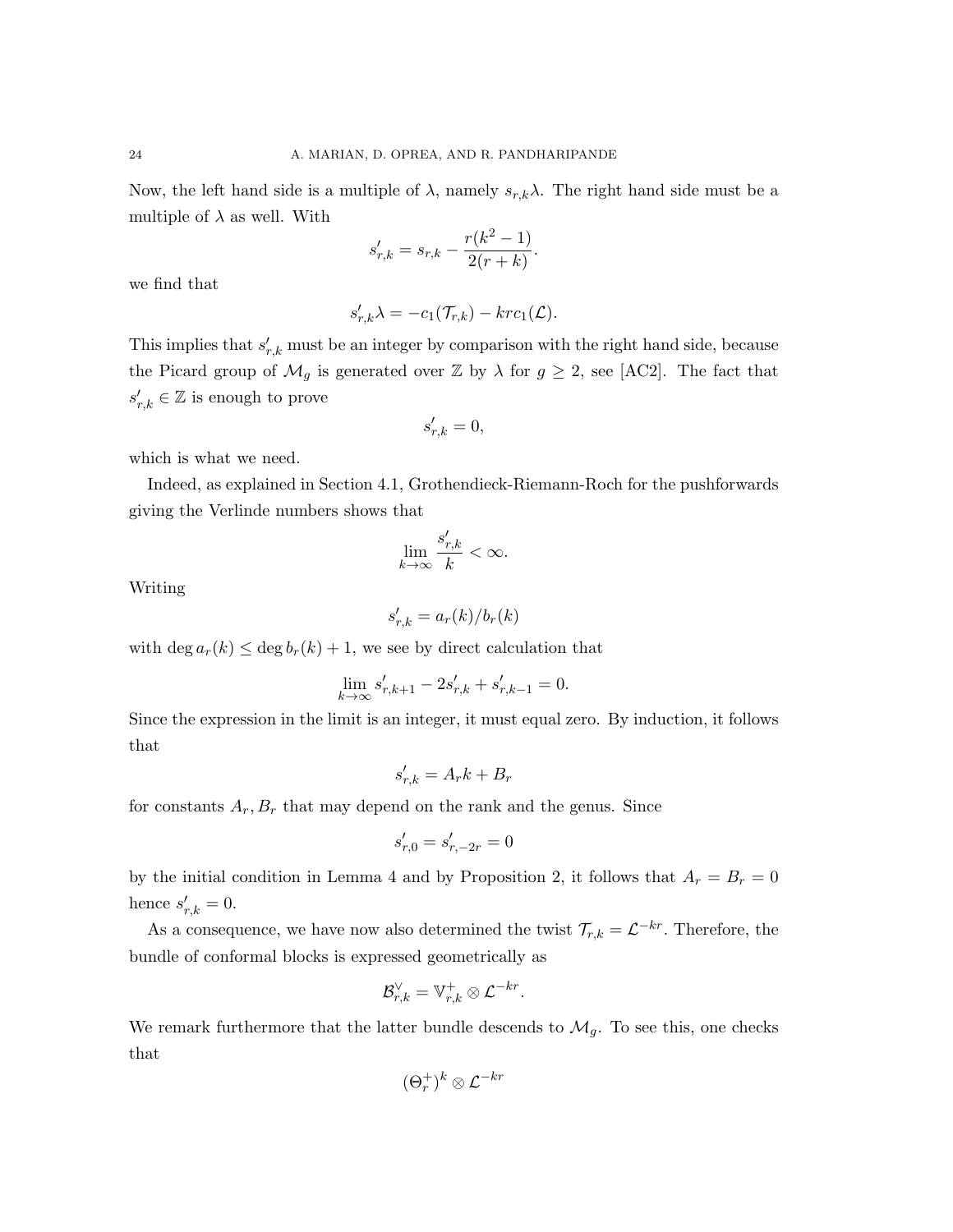restricts trivially over the fibers of  $\mathcal{S}\mathcal{U}_{g,1}(r,\mathcal{O}) \to \mathcal{S}\mathcal{U}_g(r,\mathcal{O})$ . This is a straightforward verification.

#### 6. Extensions over the boundary

The methods of [T] can be used to find the first Chern class of the bundle of conformal blocks over the compactification  $\overline{\mathcal{M}}_g$ . The resulting formula is stated in Theorem 3 below. In particular the first Chern class contains nonzero boundary contributions, contrary to a claim of [S].

In genus 0, formulas for the Chern classes of the bundle of conformal blocks were given in [F], and have been recently brought to simpler form in [Mu]. In higher genus, the expressions we obtain using [T] specialize to the simpler formulas of [Mu].

As it is necessary to consider parabolics, we begin with some terminology on partitions. We denote by  $\mathcal{P}_{r,k}$  the set of Young diagrams with at most r rows and at most k columns. Enumerating the lengths of the rows, we write a diagram  $\mu$  as

$$
\mu = (\mu^1, ..., \mu^r), k \ge \mu^1 \ge ... \ge \mu^r \ge 0.
$$

The partition  $\mu$  is viewed as labeling the irreducible representation of the group  $SU(r)$ with highest weight  $\mu$ , which we denote by  $V_{\mu}$ . Two partitions which differ by the augmentation of the rows by a common number of boxes yield isomorphic representations. We will identify such partitions in  $\mathcal{P}_{r,k}$ , writing  $\sim$  for the equivalence relation. There is a natural involution

$$
\mathcal{P}_{r,k}\ni\mu\mapsto\mu^\star\in\mathcal{P}_{r,k}
$$

where  $\mu^*$  is the diagram whose row lengths are

$$
k \geq k - \mu^r \geq \ldots \geq k - \mu^1 \geq 0.
$$

Further, to allow for an arbitrary number of markings, we consider multipartitions

$$
\underline{\mu}=(\mu_1,\ldots,\mu_n)
$$

whose members belong to  $\mathcal{P}_{r,k}/\sim$ . Finally, for a single partition  $\mu$ , we write

$$
\mathsf{w}_{\mu} = \frac{1}{2(r+k)} \left( \sum_{i=1}^{r} \mu_i^2 - \frac{1}{r} \left( \sum_{i=1}^{r} \mu_i \right)^2 + \sum_{i=1}^{r} (r - 2i + 1)\mu_i \right)
$$

for the suitably normalized action of the Casimir element on the representation  $V_\mu$ .

In this setup, we let

$$
\mathcal{B}_{g,\underline{\mu}}\to \overline{\mathcal{M}}_{g,n}
$$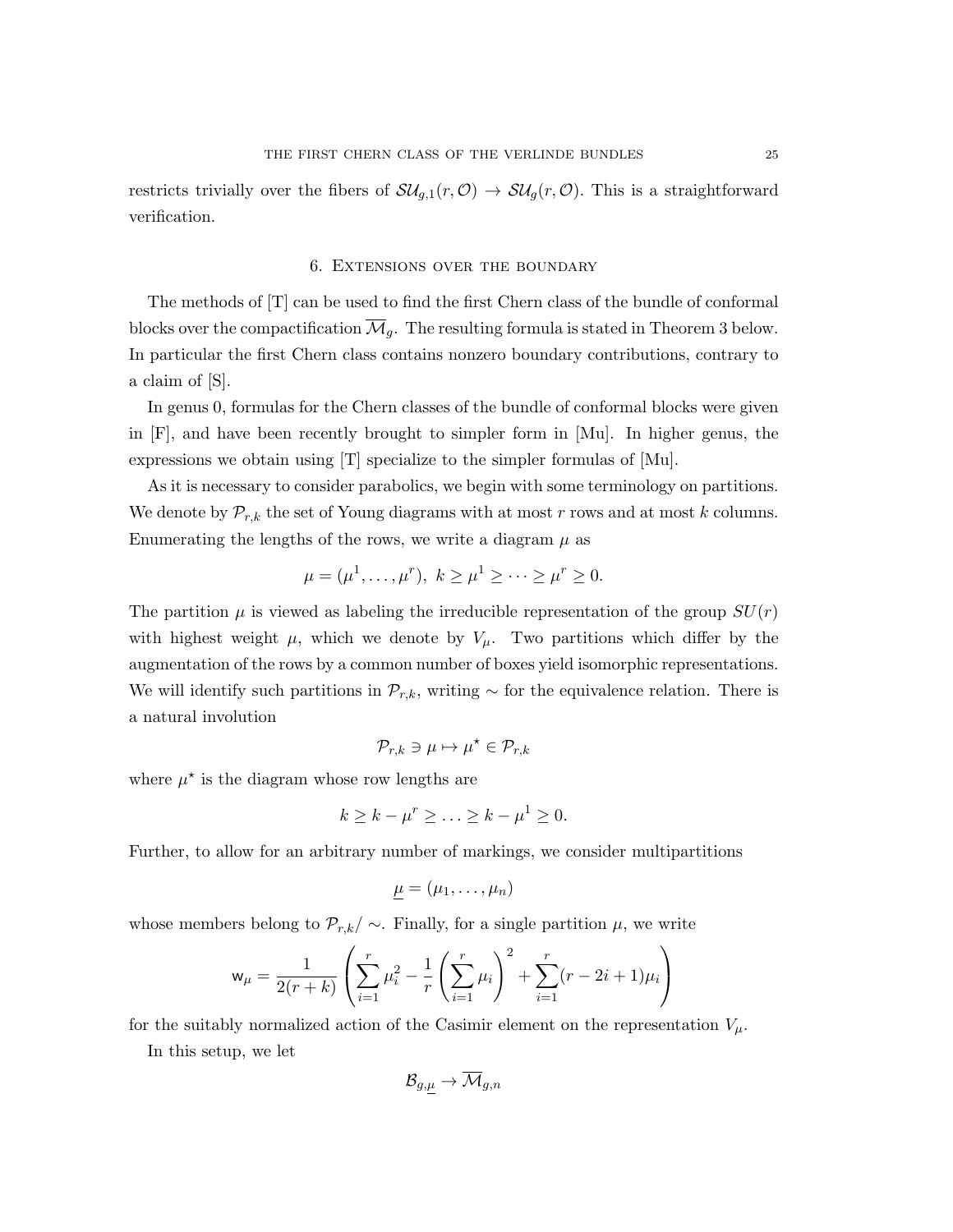be the bundle of covacua, obtained analogously to the construction of Section 5.1 using representations of highest weight  $\mu$ , see [T]. To simplify notation, we do not indicate dependence on r, k and n explicitly: these can be read off from the multipartition  $\mu$ . We set

$$
v_g(\underline{\mu}) = \text{rank } \mathcal{B}_{g,\mu}
$$

to be the parabolic Verlinde number.

We determine the first Chern class  $c_1(\mathcal{B}_{g,\mu})$  over  $\overline{\mathcal{M}}_{g,n}$  in terms of the natural generators:

$$
\lambda, \Psi_1, \ldots, \Psi_n
$$

and the boundary divisors. To fix notation, we write as usual:

- $\delta_{irr}$  for the class of the divisor corresponding to irreducible nodal curves;
- $\delta_{h,A}$  for the boundary divisor corresponding to reducible nodal curves, with one component having genus h and containing the markings of the set A.

Note that each subset  $A \subset \{1, 2, \ldots, n\}$  determines a splitting

$$
\underline{\mu}_A \cup \underline{\mu}_{A^c}
$$

of the multipartition  $\mu$  corresponding to the markings in A and in its complement  $A^c$ . Finally, we define the coefficients

$$
c_{\text{irr}} = \sum_{\nu \in \mathcal{P}_{r,k} / \sim} \mathsf{w}_{\nu} \cdot \frac{v_{g-1}(\mu, \nu, \nu^{\star})}{v_g(\mu)}
$$

and

$$
c_{h,A} = \sum_{\nu \in \mathcal{P}_{r,k} / \sim} \mathsf{w}_{\nu} \cdot \frac{v_h(\underline{\mu}_A, \nu) \cdot v_{g-h}(\underline{\mu}_{A^c}, \nu^{\star})}{v_g(\underline{\mu})}.
$$

**Theorem 3.** Over  $\overline{\mathcal{M}}_{g,n}$  the slope of the bundle of covacua is

(12) 
$$
\operatorname{slope}(\mathcal{B}_{g,\underline{\mu}}) = \frac{k(r^2-1)}{2(r+k)}\lambda + \sum_{i=1}^n w_{\mu_i} \Psi_i - c_{irr} \delta_{irr} - \sum_{h,A} c_{h,A} \delta_{h,A}.
$$

In the formula, the repetition  $\delta_{h,A} = \delta_{g-h,A^c}$  is not allowed, so that each divisor appears only once.

*Proof.* The formula written above is correct over the open stratum  $\mathcal{M}_{q,n}$ . Indeed, the main theorem of [T], used in the presence of parabolics, shows that the bundle of covacua

$$
\mathcal{B}_{g,\mu} \to \mathcal{M}_{g,n}
$$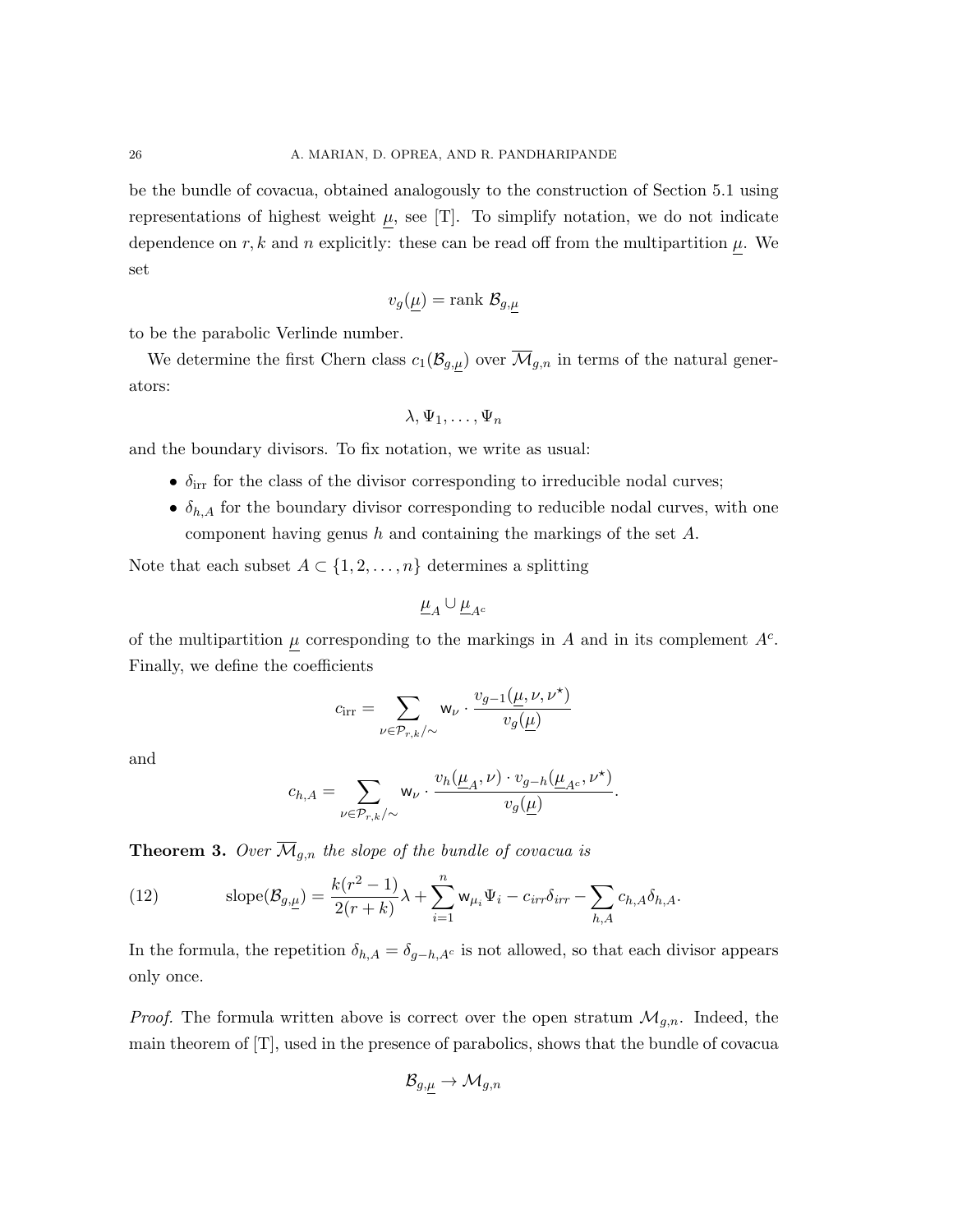admits an action of the Atiyah algebra

$$
\frac{k(r^2-1)}{2(r+k)}\mathcal{A}_L+\sum_{i=1}^n \mathbf{w}_{\mu_i}\mathcal{A}_{\mathcal{L}_i}.
$$

As before

$$
L=\det\mathbb{E}
$$

is the determinant of the Hodge bundle and the  $\mathcal{L}_i$  denote the cotangent lines over  $\mathcal{M}_{g,n}$ . Therefore, by Lemma 5, we have

$$
\text{slope}(\mathcal{B}_{g,\underline{\mu}}) = \frac{k(r^2-1)}{2(r+k)}\lambda + \sum_{i=1}^n \mathbf{w}_{\mu_i}\Psi_i
$$

over  $\mathcal{M}_{q,n}$ .

It remains to confirm that the boundary corrections take the form stated above. Since the derivation is identical for all boundary divisors, let us only find the coefficient of  $\delta_{irr}$ . To this end, observe the natural map

$$
\xi: \mathcal{M}_{g-1,n+2} \to \overline{\mathcal{M}}_{g,n}
$$

whose image is contained in the divisor  $\delta_{irr}$ . The map is obtained by gluing together the last two markings which we denote • and  $\star$ . We pull back (12) under  $\xi$ . For the left hand side, we use the fusion rules of [TUY]:

$$
\xi^{\star}\mathcal{B}_{g,\underline{\mu}}=\bigoplus_{\nu\in\mathcal{P}_{r,k}/\sim}\mathcal{B}_{g-1,\underline{\mu},\nu,\nu^{\star}}.
$$

Thus, the left hand side becomes

$$
\begin{array}{lcl} \displaystyle \sum_{\nu\in \mathcal{P}_{r,k}/\sim} & \displaystyle \frac{v_{g-1}(\underline{\mu},\nu,\nu^\star)}{v_g(\underline{\mu})}\cdot \mathrm{slope}(\mathcal{B}_{g-1,\underline{\mu},\nu,\nu^\star})\\[10pt] & = & \displaystyle \sum_{\nu\in \mathcal{P}_{r,k}/\sim} \frac{v_{g-1}(\underline{\mu},\nu,\nu^\star)}{v_g(\underline{\mu})}\cdot \Bigg(\frac{k(r^2-1)}{2(r+k)}\lambda + \sum_{i=1}^n \mathsf{w}_{\mu_i}\Psi_i + \mathsf{w}_{\nu}\Psi_\bullet + \mathsf{w}_{\nu^\star}\Psi_\star\Bigg)\\[10pt] & = & \displaystyle \frac{k(r^2-1)}{2(r+k)}\lambda + \sum_{i=1}^n \mathsf{w}_{\mu_i}\Psi_i + \sum_{\nu\in \mathcal{P}_{r,k}/\sim} \frac{v_{g-1}(\underline{\mu},\nu,\nu^\star)}{v_g(\underline{\mu})}\cdot (\mathsf{w}_{\nu}\Psi_\bullet + \mathsf{w}_{\nu^\star}\Psi_\star)\,. \end{array}
$$

The fusion rules have been used in the third line to compare the ranks of the Verlinde bundles. For the right hand side, we record the following well-known formulas [AC1]:

(i)  $\xi^* \lambda = \lambda;$ (ii)  $\xi^* \Psi_i = \Psi_i$  for  $1 \leq i \leq n$ ; (iii)  $\xi^* \delta_{irr} = -\Psi_{\bullet} - \Psi_{\star};$ (iv)  $\xi^* \delta_{h,A} = 0.$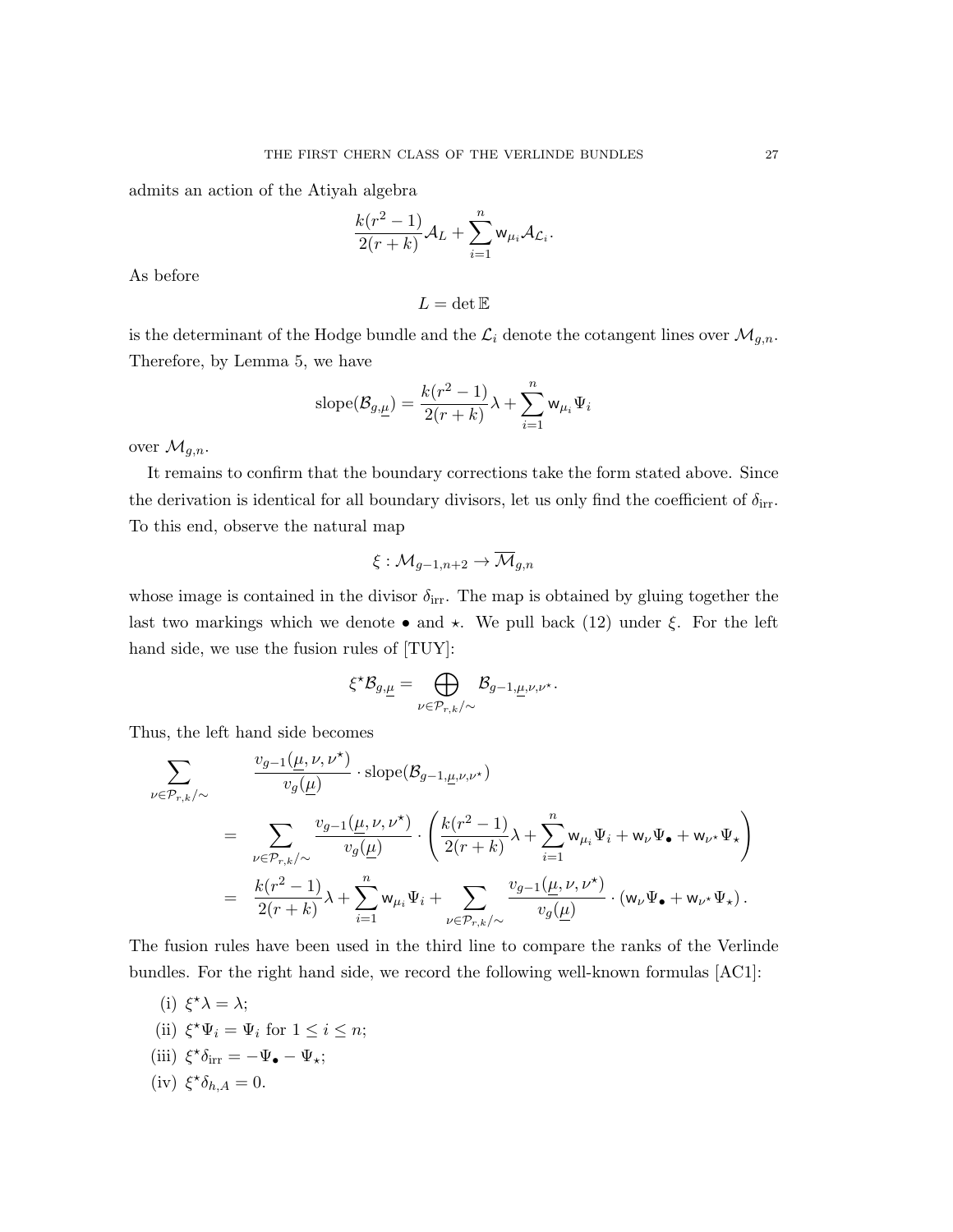These yield the following expression for the right hand side of (12):

$$
\frac{k(r^2-1)}{2(r+k)}\lambda+\sum_{i=1}^n\mathbf{w}_{\mu_i}\Psi_i-c_{\text{irr}}(-\Psi_\bullet-\Psi_\star).
$$

For  $g - 1 \ge 2$ ,  $\Psi_{\star}$  and  $\Psi_{\bullet}$  are independent in the Picard group of  $\mathcal{M}_{g-1,n+2}$ , see [AC2], hence we can identify their coefficient  $c_{irr}$  uniquely to the formula claimed above. The case of the other boundary corrections is entirely similar.

**Remark.** The low genus case  $g \leq 2$  not covered by the above argument can be established by the following approach. Once a correct formula for the Chern class has been proposed, a proof can be obtained by induction on the genus and number of markings. Indeed, with some diligent bookkeeping, it can be seen that the expression of the Theorem restricts to the boundary divisors compatibly with the fusion rules in [TUY]. To finish the argument, we invoke the Hodge theoretic result of Arbarello-Cornalba [AC1] stating the boundary restriction map

$$
H^{2}(\overline{\mathcal{M}}_{g,n}) \to H^{2}(\overline{\mathcal{M}}_{g-1,n+2}) \bigoplus_{h,A} H^{2}(\overline{\mathcal{M}}_{h,A\cup\{\bullet\}} \times \overline{\mathcal{M}}_{g-h,A^{c}\cup\{\star\}})
$$

is injective, with the exception of the particular values  $(q, n) = (0, 4), (0, 5), (1, 1), (1, 2),$ which may be checked by hand.

In fact, the slope expression of the Theorem is certainly correct in the first three cases by [F], [Mu]. When  $(g, n) = (1, 2)$ , we already know from [T] that the slope takes the form

$$
\text{slope}(\mathcal{B}_{\mu_1,\mu_2}) = \frac{k(r^2-1)}{2(r+k)}\lambda + \mathsf{w}_{\mu_1}\Psi_1 + \mathsf{w}_{\mu_2}\Psi_2 - c_{\text{irr}}\delta_{\text{irr}} - c\Delta,
$$

where  $\delta_{irr}$  and  $\Delta$  are the two boundary divisors in  $\overline{\mathcal{M}}_{1,2}$ . The coefficients  $c_{irr}$  and c are determined uniquely in the form stated in the Theorem by restricting  $\mathcal{B}_{\mu_1,\mu_2}$  to the two boundary divisors  $\delta_{irr}$  and  $\Delta$  (and not only to their interiors as was done above) via the fusion rules. The verification is not difficult for the particular case  $(1, 2)$ .

#### **REFERENCES**

- [AC1] E. Arbarello, M. Cornalba, Calculating cohomology groups of moduli spaces of curves via algebraic *geometry*, Inst. Hautes Études Sci. Publ. Math.  $88$  (1998), 97 - 127.
- [AC2] E. Arbarello, M. Cornalba, The Picard groups of the moduli spaces of curves, Topology 26 (1987), 153 - 171.
- [AGS] V. Alexeev, A. Gibney, D. Swinarski, Conformal blocks divisors on  $\overline{M}_{0,n}$  from sl<sub>2</sub>, Proceedings of the Edinburgh Mathematical Society, to appear.
- [AGSS] M. Arap, A. Gibney, J. Stankewicz, D. Swinarski,  $sl_n$  level 1 conformal blocks divisors on  $\overline{M}_{0,n}$ , Int. Math. Res. Not. (2012), 1634 -1680.
- [BFM] P. Baum, W. Fulton, R. MacPherson, Riemann-Roch for singular varieties, Inst. Hautes Etudes Sci. Publ. Math 45 (1975), 101 - 145.